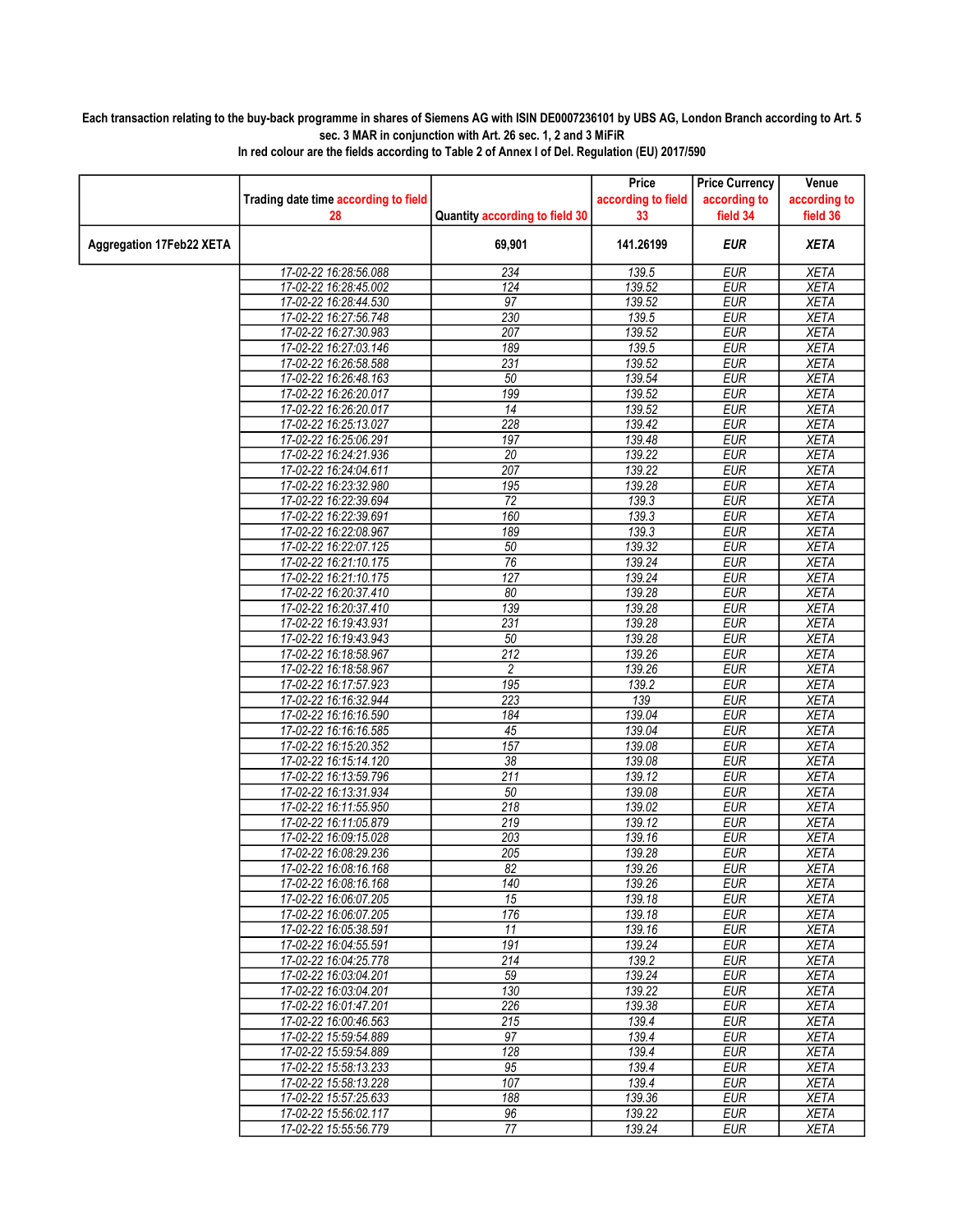| 17-02-22 15:55:56.778 | 152             | 139.24 | <b>EUR</b> | <b>XETA</b> |
|-----------------------|-----------------|--------|------------|-------------|
| 17-02-22 15:54:52.827 | 20              | 139.02 | <b>EUR</b> | <b>XETA</b> |
| 17-02-22 15:54:52.360 | 214             | 139.02 | <b>EUR</b> | <b>XETA</b> |
| 17-02-22 15:53:36.469 | 229             | 139.08 | <b>EUR</b> | <b>XETA</b> |
| 17-02-22 15:51:38.818 | 199             | 139.08 | <b>EUR</b> | <b>XETA</b> |
| 17-02-22 15:50:56.962 | 41              | 139.16 | <b>EUR</b> | <b>XETA</b> |
| 17-02-22 15:50:56.962 | 156             | 139.16 | <b>EUR</b> | <b>XETA</b> |
|                       |                 |        |            |             |
| 17-02-22 15:49:08.204 | 189             | 139.22 | <b>EUR</b> | <b>XETA</b> |
| 17-02-22 15:47:45.582 | 210             | 139.3  | <b>EUR</b> | <b>XETA</b> |
| 17-02-22 15:46:41.818 | 214             | 139.6  | <b>EUR</b> | <b>XETA</b> |
| 17-02-22 15:46:04.955 | 208             | 139.36 | <b>EUR</b> | <b>XETA</b> |
| 17-02-22 15:45:01.925 | 188             | 139.48 | <b>EUR</b> | <b>XETA</b> |
| 17-02-22 15:45:01.925 | $\overline{3}$  | 139.48 | <b>EUR</b> | <b>XETA</b> |
| 17-02-22 15:44:05.080 | 140             | 139.46 | <b>EUR</b> | <b>XETA</b> |
| 17-02-22 15:43:37.401 | 96              | 139.46 | <b>EUR</b> | <b>XETA</b> |
| 17-02-22 15:43:37.396 | 92              | 139.46 | EUR        | <b>XETA</b> |
| 17-02-22 15:41:48.556 | 147             | 139.44 | <b>EUR</b> | <b>XETA</b> |
| 17-02-22 15:40:46.601 | 203             | 139.34 | <b>EUR</b> | <b>XETA</b> |
| 17-02-22 15:39:37.892 | 194             | 139.42 | <b>EUR</b> | <b>XETA</b> |
| 17-02-22 15:37:54.495 | 221             | 139.38 | <b>EUR</b> | <b>XETA</b> |
| 17-02-22 15:36:38.635 | 206             | 139.44 | <b>EUR</b> | <b>XETA</b> |
|                       | 9               |        |            |             |
| 17-02-22 15:36:38.635 |                 | 139.44 | <b>EUR</b> | <b>XETA</b> |
| 17-02-22 15:36:38.635 | 232             | 139.44 | <b>EUR</b> | <b>XETA</b> |
| 17-02-22 15:34:51.308 | 120             | 139.34 | <b>EUR</b> | <b>XETA</b> |
| 17-02-22 15:34:51.308 | 97              | 139.34 | <b>EUR</b> | <b>XETA</b> |
| 17-02-22 15:33:46.883 | 123             | 139.34 | <b>EUR</b> | <b>XETA</b> |
| 17-02-22 15:33:46.883 | 105             | 139.34 | <b>EUR</b> | <b>XETA</b> |
| 17-02-22 15:32:43.166 | 139             | 139.38 | <b>EUR</b> | <b>XETA</b> |
| 17-02-22 15:32:43.166 | 65              | 139.38 | <b>EUR</b> | <b>XETA</b> |
| 17-02-22 15:31:22.844 | 208             | 139.26 | <b>EUR</b> | <b>XETA</b> |
| 17-02-22 15:30:49.559 | 88              | 139.14 | <b>EUR</b> | <b>XETA</b> |
| 17-02-22 15:29:42.194 | 108             | 139    | <b>EUR</b> | <b>XETA</b> |
| 17-02-22 15:29:42.193 | $\mathbf{1}$    | 139    | <b>EUR</b> | <b>XETA</b> |
| 17-02-22 15:29:42.193 | 13              | 139    | <b>EUR</b> | <b>XETA</b> |
| 17-02-22 15:29:42.193 | $\mathbf{1}$    | 139    | <b>EUR</b> | <b>XETA</b> |
| 17-02-22 15:29:42.188 | $\overline{18}$ | 139    | <b>EUR</b> | <b>XETA</b> |
| 17-02-22 15:28:41.057 | 194             | 139.12 | <b>EUR</b> | <b>XETA</b> |
| 17-02-22 15:28:41.057 | 32              | 139.12 | <b>EUR</b> | <b>XETA</b> |
| 17-02-22 15:27:08.864 |                 |        |            |             |
|                       | 194             | 139.04 | <b>EUR</b> | <b>XETA</b> |
| 17-02-22 15:25:56.307 | 116             | 139.16 | <b>EUR</b> | <b>XETA</b> |
| 17-02-22 15:25:56.307 | 75              | 139.16 | <b>EUR</b> | <b>XETA</b> |
| 17-02-22 15:25:55.900 | 8               | 139.16 | <b>EUR</b> | <b>XETA</b> |
| 17-02-22 15:25:36.669 | 16              | 139.16 | EUR        | <b>XETA</b> |
| 17-02-22 15:24:09.232 | 201             | 139.42 | <b>EUR</b> | <b>XETA</b> |
| 17-02-22 15:22:52.930 | 137             | 139.28 | <b>EUR</b> | <b>XETA</b> |
| 17-02-22 15:22:52.930 | 77              | 139.28 | <b>EUR</b> | <b>XETA</b> |
| 17-02-22 15:21:11.991 | 219             | 139.26 | <b>EUR</b> | <b>XETA</b> |
| 17-02-22 15:20:34.486 | 177             | 139.42 | <b>EUR</b> | <b>XETA</b> |
| 17-02-22 15:20:34.486 | 18              | 139.42 | <b>EUR</b> | <b>XETA</b> |
| 17-02-22 15:20:03.701 | 188             | 139.4  | <b>EUR</b> | <b>XETA</b> |
| 17-02-22 15:18:53.709 | 213             | 139.54 | <b>EUR</b> | <b>XETA</b> |
| 17-02-22 15:18:10.924 | 202             | 139.6  | <b>EUR</b> | <b>XETA</b> |
| 17-02-22 15:16:24.695 | 52              | 139.7  | <b>EUR</b> | <b>XETA</b> |
| 17-02-22 15:16:24.695 | 147             | 139.7  | <b>EUR</b> | <b>XETA</b> |
| 17-02-22 15:15:04.516 | 203             | 139.74 | <b>EUR</b> | <b>XETA</b> |
| 17-02-22 15:13:35.460 | 171             | 139.58 | <b>EUR</b> | <b>XETA</b> |
|                       |                 | 139.58 |            |             |
| 17-02-22 15:13:35.460 | 19              |        | <b>EUR</b> | <b>XETA</b> |
| 17-02-22 15:12:30.463 | 213             | 139.68 | <b>EUR</b> | <b>XETA</b> |
| 17-02-22 15:11:00.741 | 97              | 139.7  | <b>EUR</b> | <b>XETA</b> |
| 17-02-22 15:11:00.741 | 130             | 139.7  | <b>EUR</b> | <b>XETA</b> |
| 17-02-22 15:10:57.998 | 201             | 139.74 | <b>EUR</b> | <b>XETA</b> |
| 17-02-22 15:09:13.457 | 189             | 139.66 | <b>EUR</b> | <b>XETA</b> |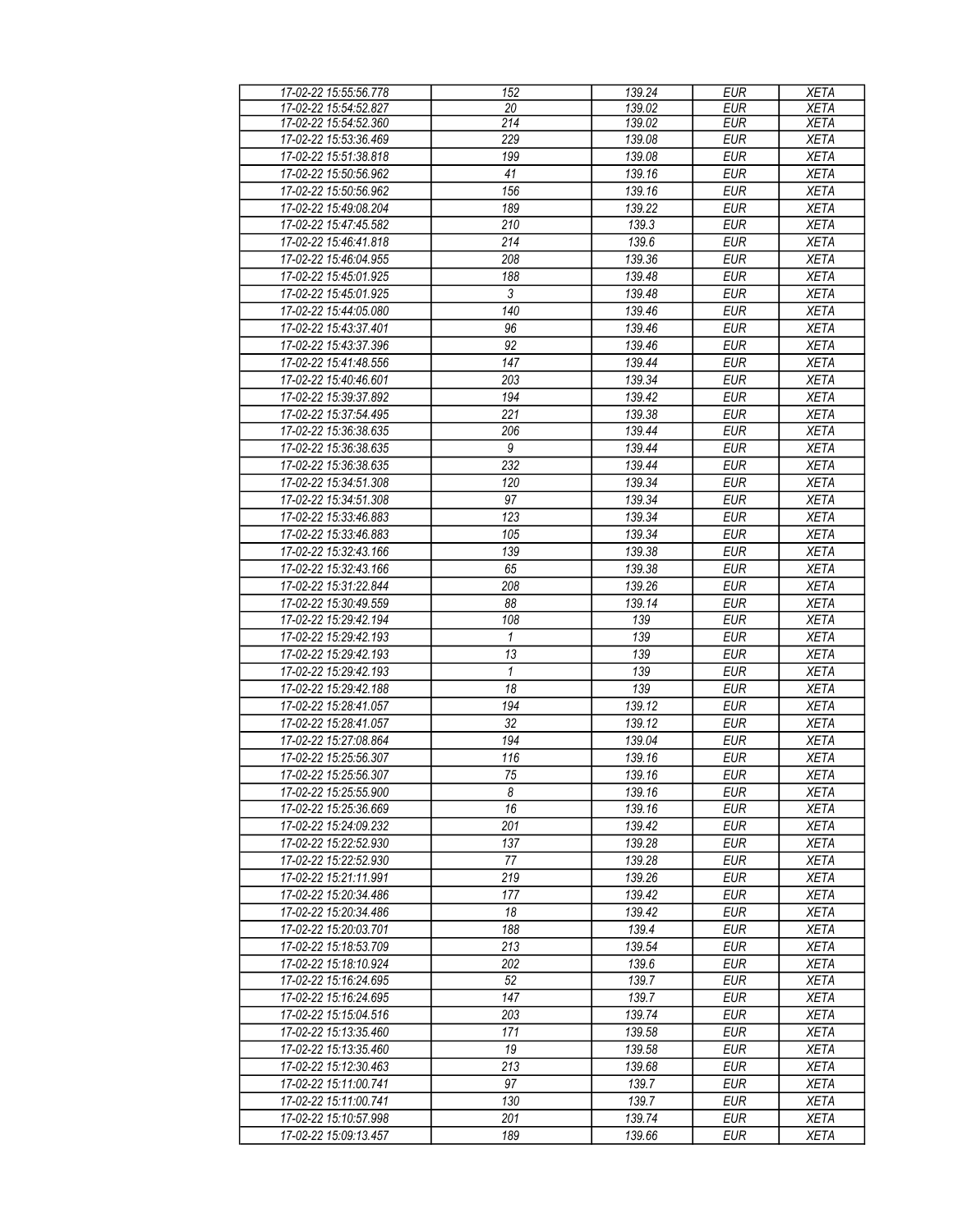| 17-02-22 15:09:11.752 | 22        | 139.66 | <b>EUR</b>       | <b>XETA</b> |
|-----------------------|-----------|--------|------------------|-------------|
| 17-02-22 15:08:26.177 | 191       | 139.78 | <b>EUR</b>       | <b>XETA</b> |
| 17-02-22 15:07:02.164 | 225       | 139.78 | <b>EUR</b>       | <b>XETA</b> |
| 17-02-22 15:05:00.448 | 213       | 139.58 | <b>EUR</b>       | <b>XETA</b> |
| 17-02-22 15:03:45.928 | 57        | 139.72 | <b>EUR</b>       | <b>XETA</b> |
| 17-02-22 15:03:45.928 | 140       | 139.72 | <b>EUR</b>       | <b>XETA</b> |
| 17-02-22 15:03:45.928 | 212       | 139.72 | <b>EUR</b>       | <b>XETA</b> |
| 17-02-22 15:02:02.934 | 11        | 139.6  | <b>EUR</b>       | <b>XETA</b> |
| 17-02-22 15:02:02.934 | 214       | 139.6  | <b>EUR</b>       | <b>XETA</b> |
| 17-02-22 15:01:45.733 | 36        | 139.72 | <b>EUR</b>       | <b>XETA</b> |
| 17-02-22 15:01:45.733 | 196       | 139.72 | <b>EUR</b>       | <b>XETA</b> |
| 17-02-22 14:59:21.091 | 75        | 139.64 | <b>EUR</b>       | <b>XETA</b> |
| 17-02-22 14:59:21.091 | 141       | 139.64 | <b>EUR</b>       | <b>XETA</b> |
| 17-02-22 14:58:27.753 | 90        | 139.82 | <b>EUR</b>       | <b>XETA</b> |
| 17-02-22 14:58:27.753 | 129       | 139.82 | <b>EUR</b>       | <b>XETA</b> |
| 17-02-22 14:56:28.662 | 192       | 139.6  | <b>EUR</b>       | <b>XETA</b> |
| 17-02-22 14:54:52.454 | 109       | 139.74 | EUR              | <b>XETA</b> |
| 17-02-22 14:54:52.454 | 124       | 139.74 | <b>EUR</b>       | <b>XETA</b> |
| 17-02-22 14:54:20.245 | 189       | 139.86 | <b>EUR</b>       | <b>XETA</b> |
|                       |           |        |                  |             |
| 17-02-22 14:53:50.639 | 148<br>40 | 139.92 | <b>EUR</b>       | <b>XETA</b> |
| 17-02-22 14:53:50.234 |           | 139.92 | <b>EUR</b>       | <b>XETA</b> |
| 17-02-22 14:52:22.060 | 91        | 139.86 | <b>EUR</b>       | <b>XETA</b> |
| 17-02-22 14:52:22.060 | 142       | 139.86 | <b>EUR</b>       | <b>XETA</b> |
| 17-02-22 14:51:04.508 | 125       | 140.14 | <b>EUR</b>       | XETA        |
| 17-02-22 14:51:04.045 | 54        | 140.14 | <b>EUR</b>       | <b>XETA</b> |
| 17-02-22 14:51:04.045 | 29        | 140.14 | <b>EUR</b>       | <b>XETA</b> |
| 17-02-22 14:49:59.444 | 78        | 140.2  | <b>EUR</b>       | <b>XETA</b> |
| 17-02-22 14:49:59.444 | 119       | 140.2  | <b>EUR</b>       | <b>XETA</b> |
| 17-02-22 14:48:37.738 | 63        | 140.28 | <b>EUR</b>       | <b>XETA</b> |
| 17-02-22 14:48:37.738 | 63        | 140.28 | <b>EUR</b>       | <b>XETA</b> |
| 17-02-22 14:48:37.646 | 75        | 140.28 | <b>EUR</b>       | <b>XETA</b> |
| 17-02-22 14:47:20.596 | 122       | 140.24 | <b>EUR</b>       | <b>XETA</b> |
| 17-02-22 14:47:20.596 | 84        | 140.24 | <b>EUR</b>       | <b>XETA</b> |
| 17-02-22 14:46:31.546 | 130       | 140.26 | <b>EUR</b>       | <b>XETA</b> |
| 17-02-22 14:46:31.546 | 63        | 140.26 | $E\overline{UR}$ | <b>XETA</b> |
| 17-02-22 14:45:52.421 | 232       | 140.28 | <b>EUR</b>       | <b>XETA</b> |
| 17-02-22 14:45:08.101 | 45        | 140.28 | <b>EUR</b>       | <b>XETA</b> |
| 17-02-22 14:45:06.844 | 145       | 140.28 | <b>EUR</b>       | <b>XETA</b> |
| 17-02-22 14:43:25.648 | 215       | 140.2  | <b>EUR</b>       | <b>XETA</b> |
| 17-02-22 14:42:03.782 | 117       | 140.3  | <b>EUR</b>       | <b>XETA</b> |
| 17-02-22 14:42:03.662 | 91        | 140.3  | <b>EUR</b>       | <b>XETA</b> |
| 17-02-22 14:41:00.512 | 166       | 140.36 | <b>EUR</b>       | <b>XETA</b> |
| 17-02-22 14:39:47.805 | 184       | 140.36 | <b>EUR</b>       | <b>XETA</b> |
| 17-02-22 14:39:47.805 | 16        | 140.36 | <b>EUR</b>       | <b>XETA</b> |
| 17-02-22 14:39:04.830 | 131       | 140.28 | <b>EUR</b>       | <b>XETA</b> |
| 17-02-22 14:37:42.533 | 163       | 140.36 | <b>EUR</b>       | <b>XETA</b> |
| 17-02-22 14:37:42.533 | 51        | 140.36 | <b>EUR</b>       | <b>XETA</b> |
| 17-02-22 14:37:10.160 | 161       | 140.42 | <b>EUR</b>       | <b>XETA</b> |
| 17-02-22 14:37:10.160 | 70        | 140.42 | <b>EUR</b>       | <b>XETA</b> |
| 17-02-22 14:35:40.299 | 14        | 140.38 | <b>EUR</b>       | <b>XETA</b> |
| 17-02-22 14:35:33.829 | 211       | 140.38 | <b>EUR</b>       | <b>XETA</b> |
| 17-02-22 14:35:19.208 | 211       | 140.46 | <b>EUR</b>       | <b>XETA</b> |
| 17-02-22 14:34:12.942 | 89        | 140.46 | <b>EUR</b>       | <b>XETA</b> |
| 17-02-22 14:34:12.942 | 142       | 140.46 | <b>EUR</b>       | <b>XETA</b> |
| 17-02-22 14:32:56.549 | 218       | 140.3  | <b>EUR</b>       | <b>XETA</b> |
| 17-02-22 14:31:41.688 | 233       | 140.4  | <b>EUR</b>       | <b>XETA</b> |
| 17-02-22 14:30:52.417 | 202       | 140.48 | <b>EUR</b>       | <b>XETA</b> |
| 17-02-22 14:30:13.751 | 225       | 140.56 | <b>EUR</b>       | <b>XETA</b> |
| 17-02-22 14:27:16.151 | 201       | 140.6  | <b>EUR</b>       | <b>XETA</b> |
| 17-02-22 14:26:54.762 | 143       | 140.64 | <b>EUR</b>       | <b>XETA</b> |
| 17-02-22 14:26:54.762 | 65        | 140.64 | <b>EUR</b>       | <b>XETA</b> |
|                       |           |        |                  |             |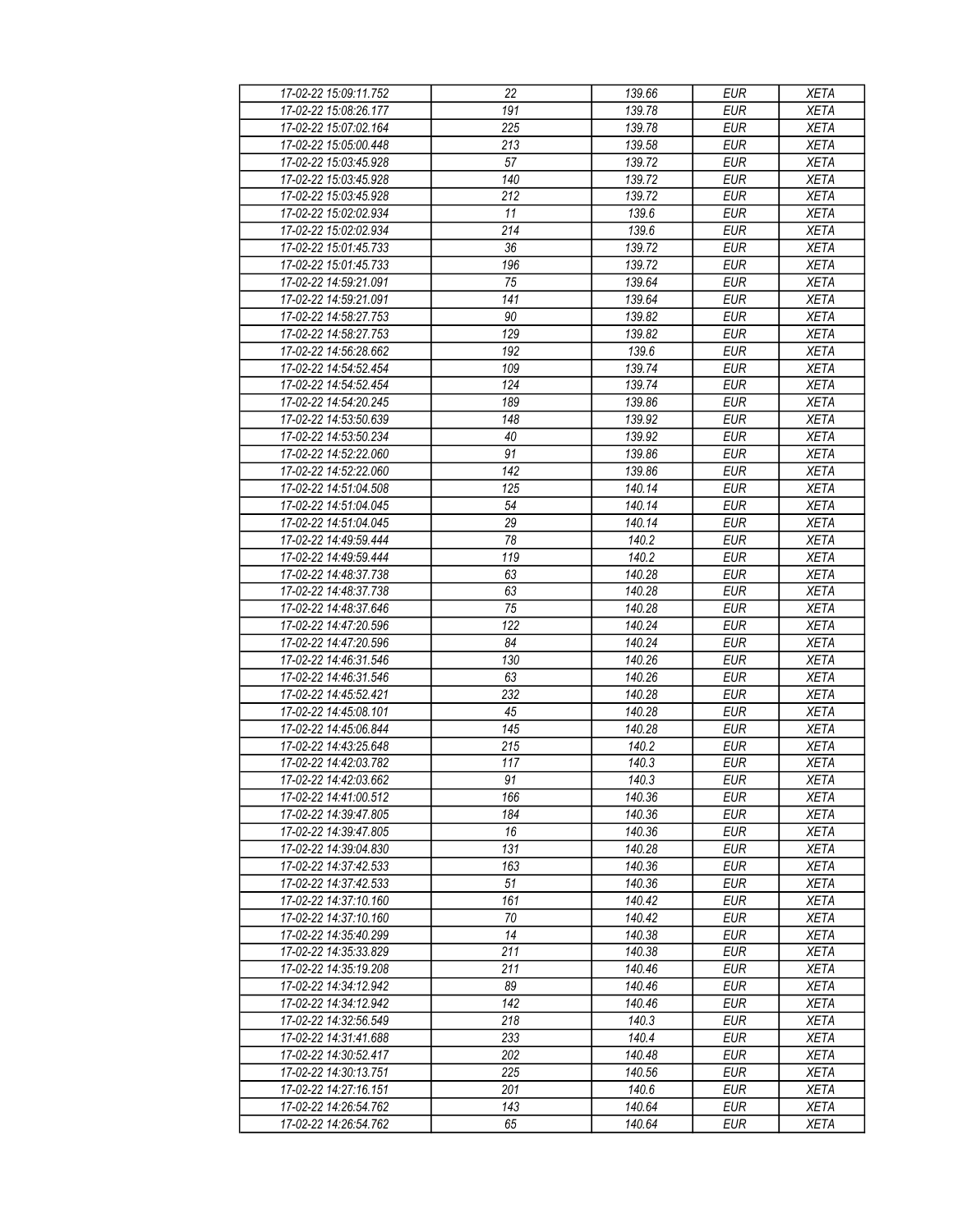| 17-02-22 14:25:23.319                          | 61               | 140.68           | <b>EUR</b>               | <b>XETA</b>                |
|------------------------------------------------|------------------|------------------|--------------------------|----------------------------|
| 17-02-22 14:25:23.319                          | 150              | 140.68           | <b>EUR</b>               | <b>XETA</b>                |
| 17-02-22 14:23:26.729                          | 101              | 140.8            | <b>EUR</b>               | <b>XETA</b>                |
| 17-02-22 14:23:26.729                          | 95               | 140.8            | <b>EUR</b>               | <b>XETA</b>                |
| 17-02-22 14:20:50.553                          | 212              | 140.82           | <b>EUR</b>               | <b>XETA</b>                |
| 17-02-22 14:18:48.380                          | 13               | 140.84           | <b>EUR</b>               | <b>XETA</b>                |
| 17-02-22 14:18:48.380                          | 201              | 140.84           | <b>EUR</b>               | <b>XETA</b>                |
| 17-02-22 14:17:00.056                          | 32               | 141.14           | <b>EUR</b>               | <b>XETA</b>                |
| 17-02-22 14:17:00.056                          | 175              | 141.14           | <b>EUR</b>               | <b>XETA</b>                |
| 17-02-22 14:14:33.646                          | 212              | 141.22           | <b>EUR</b>               | <b>XETA</b>                |
| 17-02-22 14:13:14.324                          | 171              | 141.08           | <b>EUR</b>               | <b>XETA</b>                |
| 17-02-22 14:13:14.156                          | 6                | 141.08           | <b>EUR</b>               | <b>XETA</b>                |
| 17-02-22 14:13:14.065                          | 39               | 141.08           | <b>EUR</b>               | <b>XETA</b>                |
| 17-02-22 14:12:02.955                          | 163              | 141.16           | <b>EUR</b>               | <b>XETA</b>                |
| 17-02-22 14:12:02.955                          | $\overline{53}$  | 141.16           | <b>EUR</b>               | <b>XETA</b>                |
| 17-02-22 14:10:40.518                          | 199              | 140.88           | <b>EUR</b>               | <b>XETA</b>                |
| 17-02-22 14:08:19.863                          | 61               | 140.82           | <b>EUR</b>               | <b>XETA</b>                |
| 17-02-22 14:08:19.863                          | 129              | 140.82           | <b>EUR</b>               | <b>XETA</b>                |
| 17-02-22 14:06:22.596                          | 210              | 140.9            | <b>EUR</b>               | <b>XETA</b>                |
| 17-02-22 14:04:11.751                          | 212              | 140.84           | <b>EUR</b>               | <b>XETA</b>                |
| 17-02-22 14:03:04.669                          | 123              | 140.8            | <b>EUR</b>               | <b>XETA</b>                |
| 17-02-22 14:02:37.452                          | 225              | 140.86           | <b>EUR</b>               | <b>XETA</b>                |
| 17-02-22 14:01:36.615                          | 213              | 140.98           | <b>EUR</b>               | <b>XETA</b>                |
| 17-02-22 13:59:48.799                          | 168              | 140.68           | <b>EUR</b>               | <b>XETA</b>                |
| 17-02-22 13:59:48.799                          | 25               | 140.68           | <b>EUR</b>               | <b>XETA</b>                |
| 17-02-22 13:57:55.890                          | 210              | 140.7            | <b>EUR</b>               | <b>XETA</b>                |
| 17-02-22 13:56:03.949                          | 191              | 140.82           | <b>EUR</b>               | <b>XETA</b>                |
| 17-02-22 13:54:24.993                          | 202              | 140.92           | <b>EUR</b>               | <b>XETA</b>                |
| 17-02-22 13:52:20.003                          | 203              | 141.08           | <b>EUR</b>               | <b>XETA</b>                |
| 17-02-22 13:52:20.019                          | 23               | 141.08           | <b>EUR</b>               | <b>XETA</b>                |
| 17-02-22 13:52:20.019                          | 166              | 141.08           | <b>EUR</b>               | <b>XETA</b>                |
| 17-02-22 13:50:15.411                          | 210              | 141.16           | <b>EUR</b>               | <b>XETA</b>                |
| 17-02-22 13:48:19.320                          | 153              | 141.28           | <b>EUR</b>               | <b>XETA</b>                |
| 17-02-22 13:48:19.320                          | 74               | 141.28           | <b>EUR</b>               | <b>XETA</b>                |
| 17-02-22 13:46:00.959                          | $\overline{211}$ | 141.5            | <b>EUR</b>               | <b>XETA</b>                |
| 17-02-22 13:43:57.263                          | 217              | 141.92           | <b>EUR</b>               | <b>XETA</b>                |
| 17-02-22 13:43:57.263                          | 229              | 141.92           | <b>EUR</b>               | <b>XETA</b>                |
| 17-02-22 13:42:36.322                          | 70               | 141.96           | <b>EUR</b>               |                            |
| 17-02-22 13:42:36.294                          | 138              | 141.96           | <b>EUR</b>               | <b>XETA</b><br><b>XETA</b> |
| 17-02-22 13:39:28.573                          | $\overline{132}$ | 142.14           | <b>EUR</b>               | <b>XETA</b>                |
| 17-02-22 13:39:28.573                          | 101              | 142.14           | EUR                      | <b>XETA</b>                |
| 17-02-22 13:38:16.104                          | 137              | 142.14           | <b>EUR</b>               | <b>XETA</b>                |
|                                                |                  |                  |                          |                            |
| 17-02-22 13:38:16.104<br>17-02-22 13:35:30.403 | 55<br>217        | 142.14<br>142.16 | <b>EUR</b><br><b>EUR</b> | <b>XETA</b><br><b>XETA</b> |
|                                                |                  |                  |                          |                            |
| 17-02-22 13:33:56.198<br>17-02-22 13:33:56.198 | 181<br>53        | 142.2<br>142.2   | <b>EUR</b><br><b>EUR</b> | <b>XETA</b><br><b>XETA</b> |
| 17-02-22 13:31:22.320                          |                  | 142.2            |                          |                            |
| 17-02-22 13:29:30.369                          | 212              | 142              | <b>EUR</b><br><b>EUR</b> | <b>XETA</b>                |
| 17-02-22 13:28:43.952                          | 213<br>149       | 142.06           | <b>EUR</b>               | <b>XETA</b><br><b>XETA</b> |
| 17-02-22 13:28:43.952                          |                  | 142.06           | <b>EUR</b>               |                            |
|                                                | 79<br>192        | 142              | <b>EUR</b>               | <b>XETA</b>                |
| 17-02-22 13:27:28.130                          | 113              |                  |                          | <b>XETA</b>                |
| 17-02-22 13:25:27.664                          |                  | 141.96           | <b>EUR</b>               | <b>XETA</b>                |
| 17-02-22 13:24:58.902                          | 98               | 141.96           | <b>EUR</b>               | <b>XETA</b>                |
| 17-02-22 13:22:19.287                          | 126              | 141.84           | <b>EUR</b>               | <b>XETA</b>                |
| 17-02-22 13:22:19.287                          | 86               | 141.84           | <b>EUR</b>               | <b>XETA</b>                |
| 17-02-22 13:20:06.413                          | 199              | 141.86           | <b>EUR</b>               | <b>XETA</b>                |
| 17-02-22 13:19:02.064                          | 50               | 141.9            | <b>EUR</b>               | <b>XETA</b>                |
| 17-02-22 13:17:58.363                          | 188              | 141.92           | <b>EUR</b>               | <b>XETA</b>                |
| 17-02-22 13:16:32.411                          | 79               | 141.84           | <b>EUR</b>               | <b>XETA</b>                |
| 17-02-22 13:16:32.411                          | 118              | 141.84           | <b>EUR</b>               | <b>XETA</b>                |
| 17-02-22 13:15:03.556                          | 199              | 141.96           | <b>EUR</b>               | <b>XETA</b>                |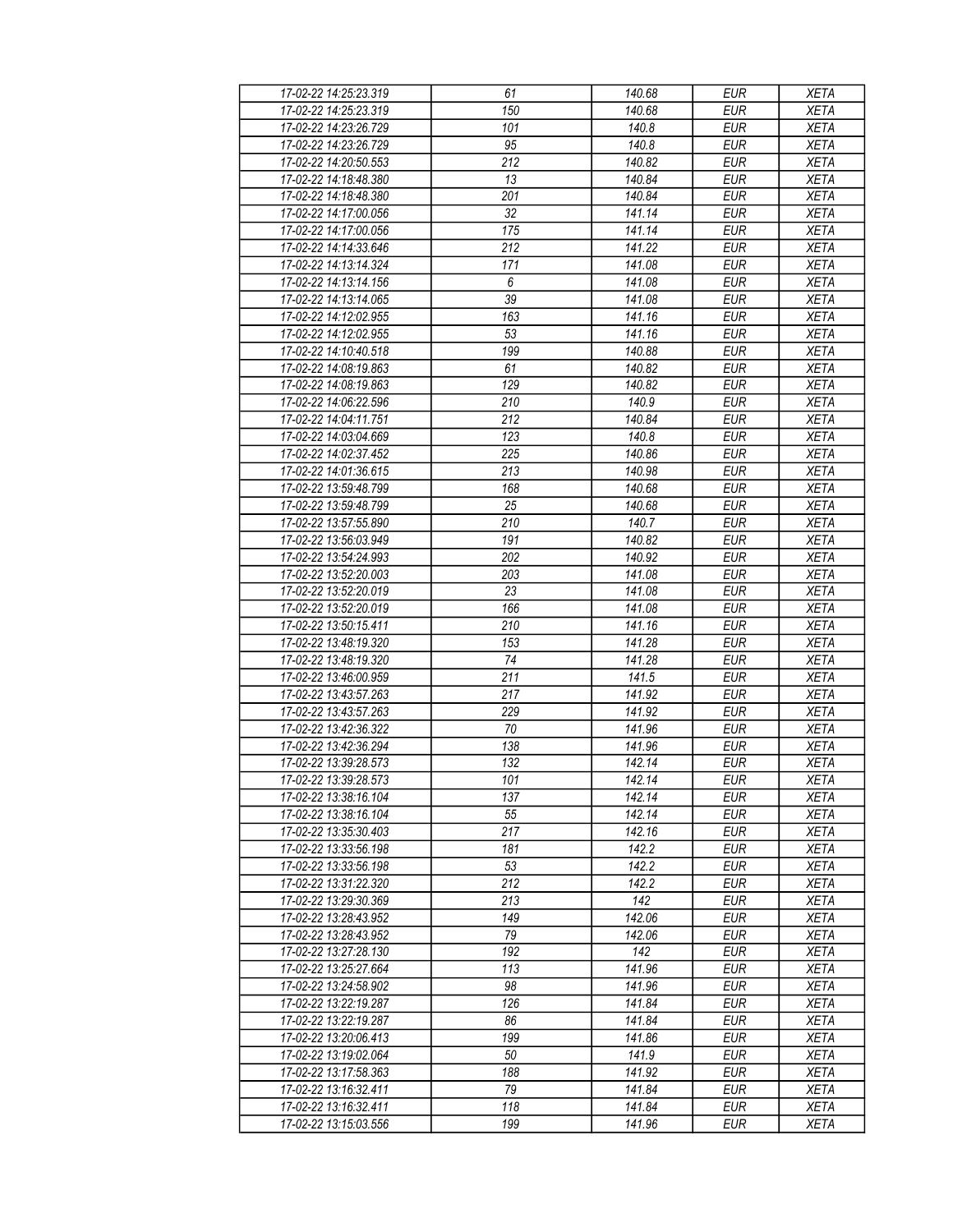| 17-02-22 13:15:03.556                          | 20              | 141.96 | <b>EUR</b> | <b>XETA</b> |
|------------------------------------------------|-----------------|--------|------------|-------------|
| 17-02-22 13:12:11.007                          | 3               | 141.92 | <b>EUR</b> | <b>XETA</b> |
| 17-02-22 13:12:11.006                          | 189             | 141.92 | <b>EUR</b> | <b>XETA</b> |
| 17-02-22 13:10:26.264                          | 194             | 142.02 | <b>EUR</b> | <b>XETA</b> |
| 17-02-22 13:08:13.028                          | 209             | 142.08 | <b>EUR</b> | <b>XETA</b> |
| 17-02-22 13:05:09.154                          | 232             | 142.12 | <b>EUR</b> | <b>XETA</b> |
| 17-02-22 13:04:53.054                          | 207             | 142.48 | <b>EUR</b> | <b>XETA</b> |
| 17-02-22 13:03:13.697                          | 212             | 142.56 | <b>EUR</b> | <b>XETA</b> |
| 17-02-22 13:01:48.614                          | 217             | 142.56 | <b>EUR</b> | <b>XETA</b> |
| 17-02-22 13:00:23.762                          | 190             | 142.4  | <b>EUR</b> | <b>XETA</b> |
| 17-02-22 13:00:23.761                          | 82              | 142.4  | <b>EUR</b> | <b>XETA</b> |
| 17-02-22 12:59:15.488                          | 65              | 142.32 | <b>EUR</b> | <b>XETA</b> |
| 17-02-22 12:52:54.639                          | 200             | 142.2  | <b>EUR</b> | <b>XETA</b> |
| 17-02-22 12:52:54.639                          | 220             | 142.2  | <b>EUR</b> | <b>XETA</b> |
| 17-02-22 12:51:21.673                          | 89              | 142.22 | EUR        | <b>XETA</b> |
| 17-02-22 12:51:21.673                          | 24              | 142.22 | <b>EUR</b> | <b>XETA</b> |
| 17-02-22 12:51:21.673                          | 90              | 142.22 | EUR        | <b>XETA</b> |
| 17-02-22 12:49:24.327                          | 50              | 142.14 | <b>EUR</b> | <b>XETA</b> |
| 17-02-22 12:47:47.097                          | 108             | 142.18 | <b>EUR</b> | <b>XETA</b> |
|                                                |                 |        |            |             |
| 17-02-22 12:46:53.882<br>17-02-22 12:44:28.447 | 100<br>190      | 142.18 | <b>EUR</b> | <b>XETA</b> |
|                                                |                 | 142.26 | <b>EUR</b> | <b>XETA</b> |
| 17-02-22 12:44:17.356                          | $\overline{2}$  | 142.26 | <b>EUR</b> | <b>XETA</b> |
| 17-02-22 12:43:14.008                          | 18              | 142.2  | <b>EUR</b> | <b>XETA</b> |
| 17-02-22 12:43:14.008                          | 176             | 142.2  | <b>EUR</b> | <b>XETA</b> |
| 17-02-22 12:39:37.030                          | 70              | 142.2  | <b>EUR</b> | <b>XETA</b> |
| 17-02-22 12:39:37.030                          | 125             | 142.2  | EUR        | <b>XETA</b> |
| 17-02-22 12:39:37.030                          | 216             | 142.2  | <b>EUR</b> | <b>XETA</b> |
| 17-02-22 12:38:42.105                          | 182             | 142.08 | <b>EUR</b> | <b>XETA</b> |
| 17-02-22 12:38:42.105                          | 44              | 142.08 | <b>EUR</b> | <b>XETA</b> |
| 17-02-22 12:33:18.043                          | 10              | 141.98 | <b>EUR</b> | <b>XETA</b> |
| 17-02-22 12:33:18.043                          | 18              | 141.98 | <b>EUR</b> | <b>XETA</b> |
| 17-02-22 12:33:18.043                          | 167             | 141.98 | <b>EUR</b> | <b>XETA</b> |
| 17-02-22 12:33:18.039                          | 39              | 141.98 | <b>EUR</b> | <b>XETA</b> |
| 17-02-22 12:30:00.872                          | 137             | 142.02 | <b>EUR</b> | <b>XETA</b> |
| 17-02-22 12:30:00.872                          | 92              | 142.02 | <b>EUR</b> | <b>XETA</b> |
| 17-02-22 12:27:25.257                          | 201             | 142.1  | <b>EUR</b> | <b>XETA</b> |
| 17-02-22 12:25:36.286                          | 40              | 142.08 | <b>EUR</b> | <b>XETA</b> |
| 17-02-22 12:25:36.286                          | 183             | 142.08 | <b>EUR</b> | <b>XETA</b> |
| 17-02-22 12:21:54.206                          | 218             | 142.16 | <b>EUR</b> | <b>XETA</b> |
| 17-02-22 12:21:49.656                          | $\overline{76}$ | 142.18 | <b>EUR</b> | <b>XETA</b> |
| 17-02-22 12:21:49.656                          | 99              | 142.18 | <b>EUR</b> | <b>XETA</b> |
| 17-02-22 12:21:49.656                          | 33              | 142.18 | <b>EUR</b> | <b>XETA</b> |
| 17-02-22 12:19:01.513                          | 10              | 142.04 | <b>EUR</b> | <b>XETA</b> |
| 17-02-22 12:19:01.513                          | 192             | 142.04 | <b>EUR</b> | <b>XETA</b> |
| 17-02-22 12:15:50.882                          | 234             | 142.3  | <b>EUR</b> | <b>XETA</b> |
| 17-02-22 12:12:40.277                          | 203             | 142.38 | <b>EUR</b> | <b>XETA</b> |
| 17-02-22 12:10:13.411                          | 198             | 142.58 | <b>EUR</b> | <b>XETA</b> |
| 17-02-22 12:08:23.555                          | 206             | 142.6  | <b>EUR</b> | <b>XETA</b> |
| 17-02-22 12:06:16.724                          | 208             | 142.64 | <b>EUR</b> | <b>XETA</b> |
| 17-02-22 12:04:07.155                          | 222             | 142.6  | <b>EUR</b> | <b>XETA</b> |
| 17-02-22 12:03:02.312                          | 231             | 142.7  | <b>EUR</b> | <b>XETA</b> |
| 17-02-22 12:03:02.320                          | 199             | 142.72 | <b>EUR</b> | <b>XETA</b> |
| 17-02-22 12:03:02.312                          | 228             | 142.7  | <b>EUR</b> | <b>XETA</b> |
| 17-02-22 12:03:02.312                          | 214             | 142.7  | <b>EUR</b> | <b>XETA</b> |
| 17-02-22 12:02:59.475                          | 214             | 142.72 | <b>EUR</b> | <b>XETA</b> |
| 17-02-22 11:59:05.233                          | 189             | 142.42 | <b>EUR</b> | <b>XETA</b> |
| 17-02-22 11:57:09.629                          | 57              | 142.32 | <b>EUR</b> | <b>XETA</b> |
| 17-02-22 11:57:09.629                          | 159             | 142.32 | <b>EUR</b> | <b>XETA</b> |
| 17-02-22 11:55:26.518                          | 94              | 142.32 | <b>EUR</b> | <b>XETA</b> |
| 17-02-22 11:52:56.130                          | 231             | 142.42 | <b>EUR</b> | <b>XETA</b> |
| 17-02-22 11:51:55.535                          | 218             | 142.42 | <b>EUR</b> | <b>XETA</b> |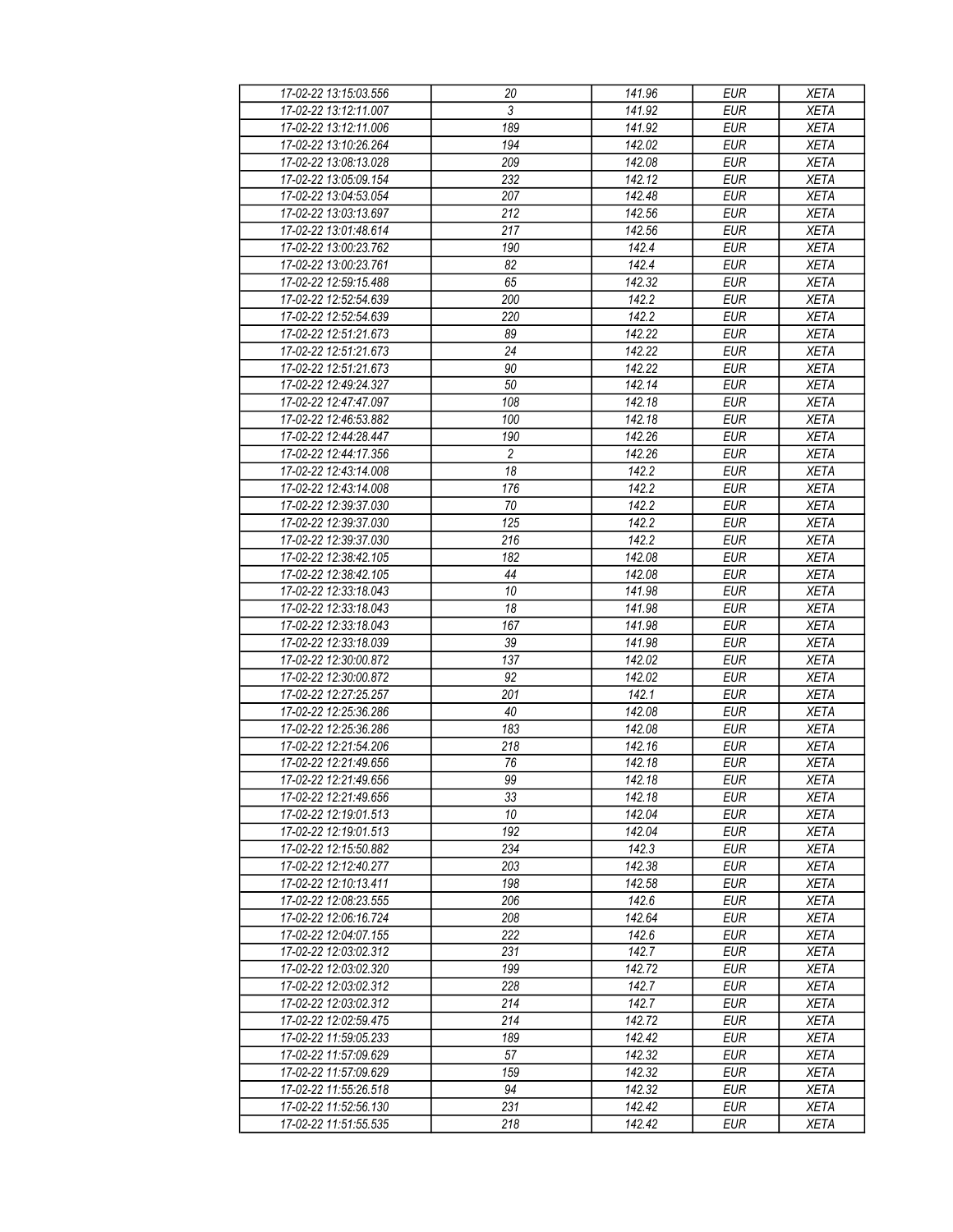| 17-02-22 11:51:28.976 | 228             | 142.44 | <b>EUR</b> | <b>XETA</b> |
|-----------------------|-----------------|--------|------------|-------------|
| 17-02-22 11:50:36.355 | 4               | 142.38 | <b>EUR</b> | <b>XETA</b> |
| 17-02-22 11:47:29.016 | 202             | 142.46 | <b>EUR</b> | <b>XETA</b> |
| 17-02-22 11:45:02.129 | 223             | 142.5  | <b>EUR</b> | <b>XETA</b> |
| 17-02-22 11:42:34.587 | 196             | 142.62 | <b>EUR</b> | <b>XETA</b> |
| 17-02-22 11:40:06.964 | 222             | 142.6  | <b>EUR</b> | <b>XETA</b> |
| 17-02-22 11:40:06.964 | $\overline{7}$  | 142.6  | <b>EUR</b> | <b>XETA</b> |
| 17-02-22 11:39:17.336 | 68              | 142.58 | <b>EUR</b> | <b>XETA</b> |
| 17-02-22 11:35:58.806 | 66              | 142.48 | <b>EUR</b> | <b>XETA</b> |
| 17-02-22 11:35:58.800 | 156             | 142.48 | <b>EUR</b> | <b>XETA</b> |
| 17-02-22 11:33:43.962 | 190             | 142.52 | <b>EUR</b> | <b>XETA</b> |
| 17-02-22 11:32:58.501 | 214             | 142.52 | <b>EUR</b> | <b>XETA</b> |
| 17-02-22 11:32:58.501 | 197             | 142.52 | <b>EUR</b> | <b>XETA</b> |
| 17-02-22 11:32:58.501 | 15              | 142.52 | <b>EUR</b> | <b>XETA</b> |
| 17-02-22 11:29:12.118 | $\overline{3}$  | 142.36 | <b>EUR</b> | <b>XETA</b> |
| 17-02-22 11:29:12.118 | 88              | 142.36 | <b>EUR</b> | <b>XETA</b> |
| 17-02-22 11:29:12.118 | 105             | 142.36 | <b>EUR</b> | <b>XETA</b> |
| 17-02-22 11:26:40.879 | 217             | 142.34 | <b>EUR</b> | <b>XETA</b> |
| 17-02-22 11:25:42.134 | 218             | 142.28 | <b>EUR</b> | <b>XETA</b> |
| 17-02-22 11:22:00.125 | 202             | 142.36 | <b>EUR</b> | <b>XETA</b> |
| 17-02-22 11:20:33.124 | 197             | 142.34 | <b>EUR</b> | <b>XETA</b> |
| 17-02-22 11:18:11.366 | 24              | 142.3  | <b>EUR</b> | <b>XETA</b> |
| 17-02-22 11:18:11.366 | 196             | 142.3  | <b>EUR</b> | <b>XETA</b> |
| 17-02-22 11:16:42.623 | 79              | 142.2  | <b>EUR</b> | <b>XETA</b> |
| 17-02-22 11:16:42.621 | 98              | 142.2  | <b>EUR</b> | <b>XETA</b> |
| 17-02-22 11:16:42.348 | $\overline{39}$ | 142.2  | <b>EUR</b> | <b>XETA</b> |
| 17-02-22 11:15:40.962 | 233             | 142.24 | <b>EUR</b> | <b>XETA</b> |
| 17-02-22 11:12:29.146 | 223             | 142.02 | <b>EUR</b> | <b>XETA</b> |
| 17-02-22 11:10:27.633 | 199             | 142.2  | <b>EUR</b> | <b>XETA</b> |
| 17-02-22 11:08:38.877 | 188             | 142.28 | <b>EUR</b> | <b>XETA</b> |
| 17-02-22 11:06:25.088 | 90              | 142.32 | <b>EUR</b> | <b>XETA</b> |
| 17-02-22 11:06:25.088 | 76              | 142.32 | <b>EUR</b> | <b>XETA</b> |
| 17-02-22 11:06:22.687 | $\overline{28}$ | 142.32 | <b>EUR</b> | <b>XETA</b> |
| 17-02-22 11:04:47.247 | 44              | 142.36 | <b>EUR</b> | <b>XETA</b> |
| 17-02-22 11:04:47.247 | 190             | 142.36 | <b>EUR</b> | <b>XETA</b> |
| 17-02-22 11:03:42.366 | 115             | 142.32 | <b>EUR</b> | <b>XETA</b> |
| 17-02-22 11:03:42.366 | 84              | 142.32 | <b>EUR</b> | <b>XETA</b> |
| 17-02-22 11:01:28.836 | 112             | 142.8  | <b>EUR</b> | <b>XETA</b> |
| 17-02-22 11:01:28.836 | 90              | 142.8  | <b>EUR</b> | <b>XETA</b> |
| 17-02-22 10:59:30.438 | 217             | 142.92 | <b>EUR</b> | <b>XETA</b> |
| 17-02-22 10:58:38.367 | 216             | 142.86 | <b>EUR</b> | <b>XETA</b> |
| 17-02-22 10:57:11.163 | $\overline{c}$  | 142.76 | <b>EUR</b> | <b>XETA</b> |
| 17-02-22 10:56:43.059 | 196             | 142.82 | <b>EUR</b> | <b>XETA</b> |
| 17-02-22 10:55:07.395 | 86              | 142.86 | <b>EUR</b> | <b>XETA</b> |
| 17-02-22 10:55:07.395 | 141             | 142.86 | <b>EUR</b> | <b>XETA</b> |
| 17-02-22 10:54:27.169 | 212             | 142.82 | <b>EUR</b> | <b>XETA</b> |
| 17-02-22 10:52:19.198 | 211             | 142.76 | <b>EUR</b> | <b>XETA</b> |
| 17-02-22 10:50:33.008 | 204             | 142.72 | <b>EUR</b> | <b>XETA</b> |
| 17-02-22 10:50:32.987 | 230             | 142.74 | <b>EUR</b> | <b>XETA</b> |
| 17-02-22 10:50:32.987 | 239             | 142.74 | <b>EUR</b> | <b>XETA</b> |
| 17-02-22 10:47:27.705 | 55              | 142.48 | <b>EUR</b> | <b>XETA</b> |
| 17-02-22 10:47:27.705 | 138             | 142.48 | <b>EUR</b> | <b>XETA</b> |
| 17-02-22 10:43:58.698 | 128             | 142.34 | <b>EUR</b> | <b>XETA</b> |
| 17-02-22 10:43:58.691 | 103             | 142.34 | <b>EUR</b> | <b>XETA</b> |
| 17-02-22 10:42:39.804 | 232             | 142.3  | <b>EUR</b> | <b>XETA</b> |
| 17-02-22 10:39:17.190 | 195             | 142.14 | <b>EUR</b> | <b>XETA</b> |
| 17-02-22 10:38:00.210 | 204             | 142.18 | <b>EUR</b> | <b>XETA</b> |
| 17-02-22 10:35:29.059 | 51              | 141.98 | <b>EUR</b> | <b>XETA</b> |
| 17-02-22 10:35:29.059 | 167             | 141.98 | <b>EUR</b> | <b>XETA</b> |
| 17-02-22 10:34:24.890 | 202             | 141.94 | <b>EUR</b> | <b>XETA</b> |
| 17-02-22 10:33:31.458 | 189             | 142    | <b>EUR</b> | <b>XETA</b> |
|                       |                 |        |            |             |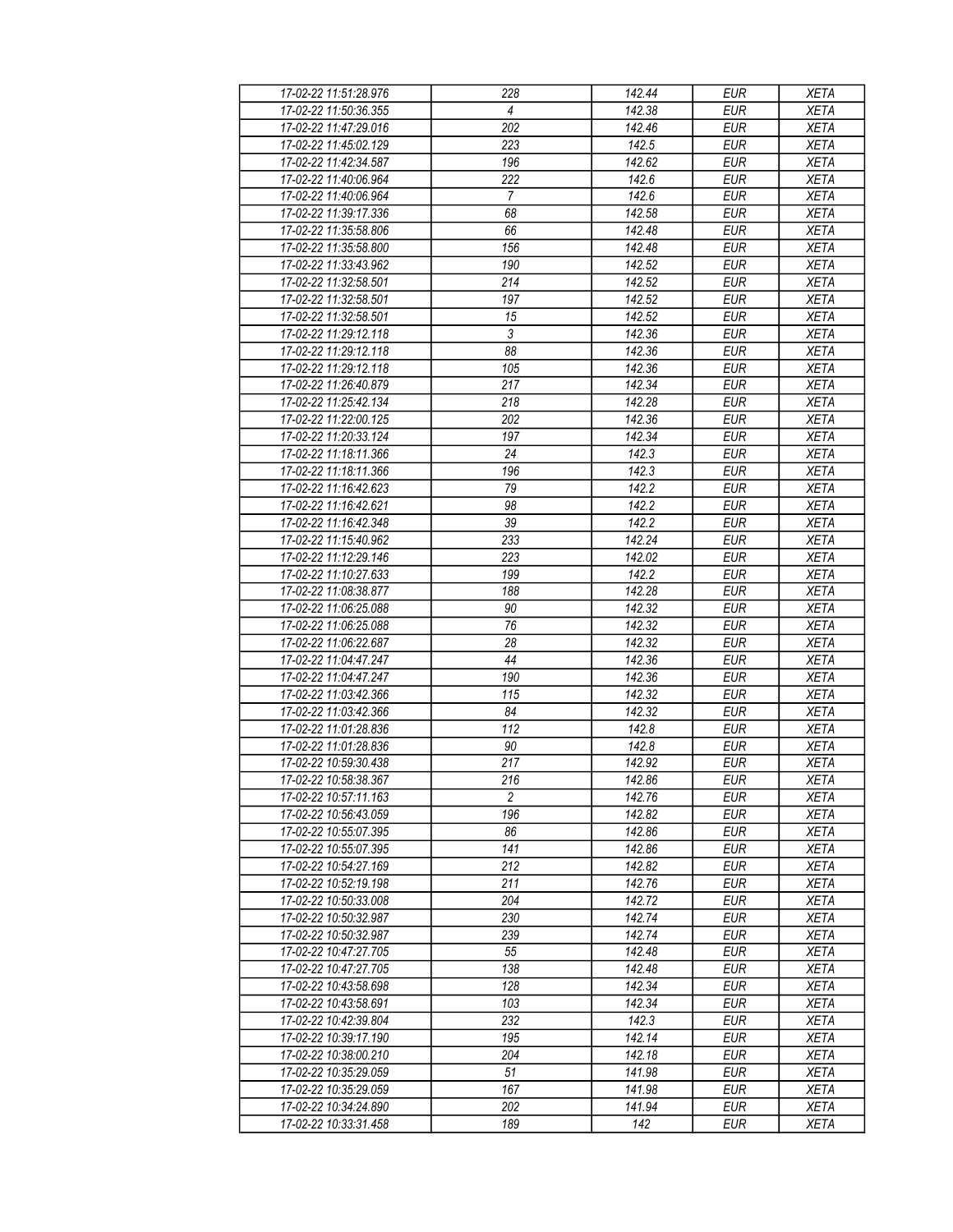| 17-02-22 10:31:03.224                          | 94                               | 141.9  | <b>EUR</b>               | <b>XETA</b> |
|------------------------------------------------|----------------------------------|--------|--------------------------|-------------|
| 17-02-22 10:31:03.224                          | 140                              | 141.9  | <b>EUR</b>               | <b>XETA</b> |
| 17-02-22 10:28:17.686                          | 221                              | 141.86 | <b>EUR</b>               | <b>XETA</b> |
| 17-02-22 10:26:16.400                          | 195                              | 141.72 | <b>EUR</b>               | <b>XETA</b> |
| 17-02-22 10:24:57.816                          | 102                              | 141.7  | <b>EUR</b>               | <b>XETA</b> |
| 17-02-22 10:24:57.816                          | 102                              | 141.7  | <b>EUR</b>               | <b>XETA</b> |
| 17-02-22 10:22:17.946                          | 191                              | 141.78 | <b>EUR</b>               | <b>XETA</b> |
| 17-02-22 10:21:10.797                          | 113                              | 141.88 | <b>EUR</b>               | <b>XETA</b> |
| 17-02-22 10:21:10.797                          | 11                               | 141.88 | <b>EUR</b>               | <b>XETA</b> |
| 17-02-22 10:21:10.797                          | 93                               | 141.88 | <b>EUR</b>               | <b>XETA</b> |
| 17-02-22 10:18:45.906                          | 213                              | 141.92 | <b>EUR</b>               | <b>XETA</b> |
| 17-02-22 10:17:08.767                          | 206                              | 142    | <b>EUR</b>               | <b>XETA</b> |
| 17-02-22 10:16:16.845                          | 220                              | 141.96 | <b>EUR</b>               | <b>XETA</b> |
| 17-02-22 10:15:08.805                          | 86                               | 142.02 | <b>EUR</b>               | <b>XETA</b> |
| 17-02-22 10:15:06.030                          | 128                              | 142.02 | EUR                      | <b>XETA</b> |
| 17-02-22 10:12:33.506                          | 199                              | 141.96 | <b>EUR</b>               | <b>XETA</b> |
| 17-02-22 10:11:22.813                          | 195                              | 141.94 | EUR                      | <b>XETA</b> |
| 17-02-22 10:08:59.077                          | 162                              | 141.9  | <b>EUR</b>               | <b>XETA</b> |
| 17-02-22 10:08:59.058                          | 30                               | 141.9  | <b>EUR</b>               | <b>XETA</b> |
| 17-02-22 10:06:30.480                          | 225                              | 142.02 | <b>EUR</b>               | <b>XETA</b> |
| 17-02-22 10:04:43.121                          | 19                               | 142.02 | <b>EUR</b>               | <b>XETA</b> |
|                                                |                                  |        | <b>EUR</b>               |             |
| 17-02-22 10:04:43.121<br>17-02-22 10:03:23.428 | 200<br>212                       | 142.02 | <b>EUR</b>               | <b>XETA</b> |
| 17-02-22 10:00:11.305                          |                                  | 141.84 |                          | <b>XETA</b> |
|                                                | 213                              | 141.68 | <b>EUR</b>               | <b>XETA</b> |
| 17-02-22 09:58:57.381                          | 219                              | 141.8  | <b>EUR</b><br><b>EUR</b> | <b>XETA</b> |
| 17-02-22 09:58:57.370                          | 233                              | 141.82 |                          | <b>XETA</b> |
| 17-02-22 09:57:08.022                          | 208                              | 141.86 | <b>EUR</b>               | <b>XETA</b> |
| 17-02-22 09:54:13.127                          | 81                               | 141.68 | <b>EUR</b>               | <b>XETA</b> |
| 17-02-22 09:54:13.127                          | 117                              | 141.68 | <b>EUR</b>               | <b>XETA</b> |
| 17-02-22 09:53:24.211                          | 92                               | 141.68 | <b>EUR</b>               | <b>XETA</b> |
| 17-02-22 09:53:24.211                          | 10                               | 141.68 | <b>EUR</b>               | <b>XETA</b> |
| 17-02-22 09:53:24.211                          | 103                              | 141.68 | <b>EUR</b>               | <b>XETA</b> |
| 17-02-22 09:53:24.211                          | $\overline{4}$<br>$\overline{7}$ | 141.68 | <b>EUR</b>               | <b>XETA</b> |
| 17-02-22 09:53:24.210                          |                                  | 141.68 | <b>EUR</b>               | <b>XETA</b> |
| 17-02-22 09:50:17.849                          | 234                              | 141.5  | <b>EUR</b>               | <b>XETA</b> |
| 17-02-22 09:48:19.085                          | 214                              | 141.7  | <b>EUR</b>               | <b>XETA</b> |
| 17-02-22 09:47:00.434                          | 208                              | 141.8  | <b>EUR</b>               | <b>XETA</b> |
| 17-02-22 09:44:35.322                          | 140                              | 141.84 | <b>EUR</b>               | <b>XETA</b> |
| 17-02-22 09:44:35.322                          | 75                               | 141.84 | <b>EUR</b>               | <b>XETA</b> |
| 17-02-22 09:42:16.657                          | 183                              | 142.12 | <b>EUR</b>               | <b>XETA</b> |
| 17-02-22 09:42:16.657                          | $30\,$                           | 142.12 | <b>EUR</b>               | <b>XETA</b> |
| 17-02-22 09:42:16.657                          | 19                               | 142.12 | <b>EUR</b>               | <b>XETA</b> |
| 17-02-22 09:41:51.481                          | 21                               | 142.16 | <b>EUR</b>               | <b>XETA</b> |
| 17-02-22 09:41:51.481                          | 206                              | 142.16 | <b>EUR</b>               | <b>XETA</b> |
| 17-02-22 09:40:10.754                          | 200                              | 142.18 | <b>EUR</b>               | <b>XETA</b> |
| 17-02-22 09:38:43.753                          | 92                               | 142.2  | <b>EUR</b>               | <b>XETA</b> |
| 17-02-22 09:38:43.753                          | 84                               | 142.2  | <b>EUR</b>               | <b>XETA</b> |
| 17-02-22 09:38:38.746                          | 20                               | 142.2  | <b>EUR</b>               | <b>XETA</b> |
| 17-02-22 09:36:07.694                          | 192                              | 142.38 | <b>EUR</b>               | <b>XETA</b> |
| 17-02-22 09:33:59.829                          | 200                              | 142.24 | <b>EUR</b>               | <b>XETA</b> |
| 17-02-22 09:32:03.413                          | 226                              | 142.1  | <b>EUR</b>               | <b>XETA</b> |
| 17-02-22 09:30:44.928                          | 28                               | 142.02 | <b>EUR</b>               | <b>XETA</b> |
| 17-02-22 09:30:35.608                          | 163                              | 142.02 | <b>EUR</b>               | <b>XETA</b> |
| 17-02-22 09:28:32.977                          | 128                              | 142.02 | <b>EUR</b>               | <b>XETA</b> |
| 17-02-22 09:28:32.977                          | 84                               | 142.02 | <b>EUR</b>               | <b>XETA</b> |
| 17-02-22 09:27:02.202                          | 116                              | 142.14 | <b>EUR</b>               | <b>XETA</b> |
| 17-02-22 09:25:44.424                          | 120                              | 141.98 | <b>EUR</b>               | <b>XETA</b> |
| 17-02-22 09:25:44.424                          | 80                               | 141.98 | <b>EUR</b>               | <b>XETA</b> |
| 17-02-22 09:25:00.060                          | 226                              | 141.98 | <b>EUR</b>               | <b>XETA</b> |
| 17-02-22 09:23:27.812                          | 57                               | 141.88 | <b>EUR</b>               | <b>XETA</b> |
| 17-02-22 09:23:27.753                          | 136                              | 141.88 | <b>EUR</b>               | <b>XETA</b> |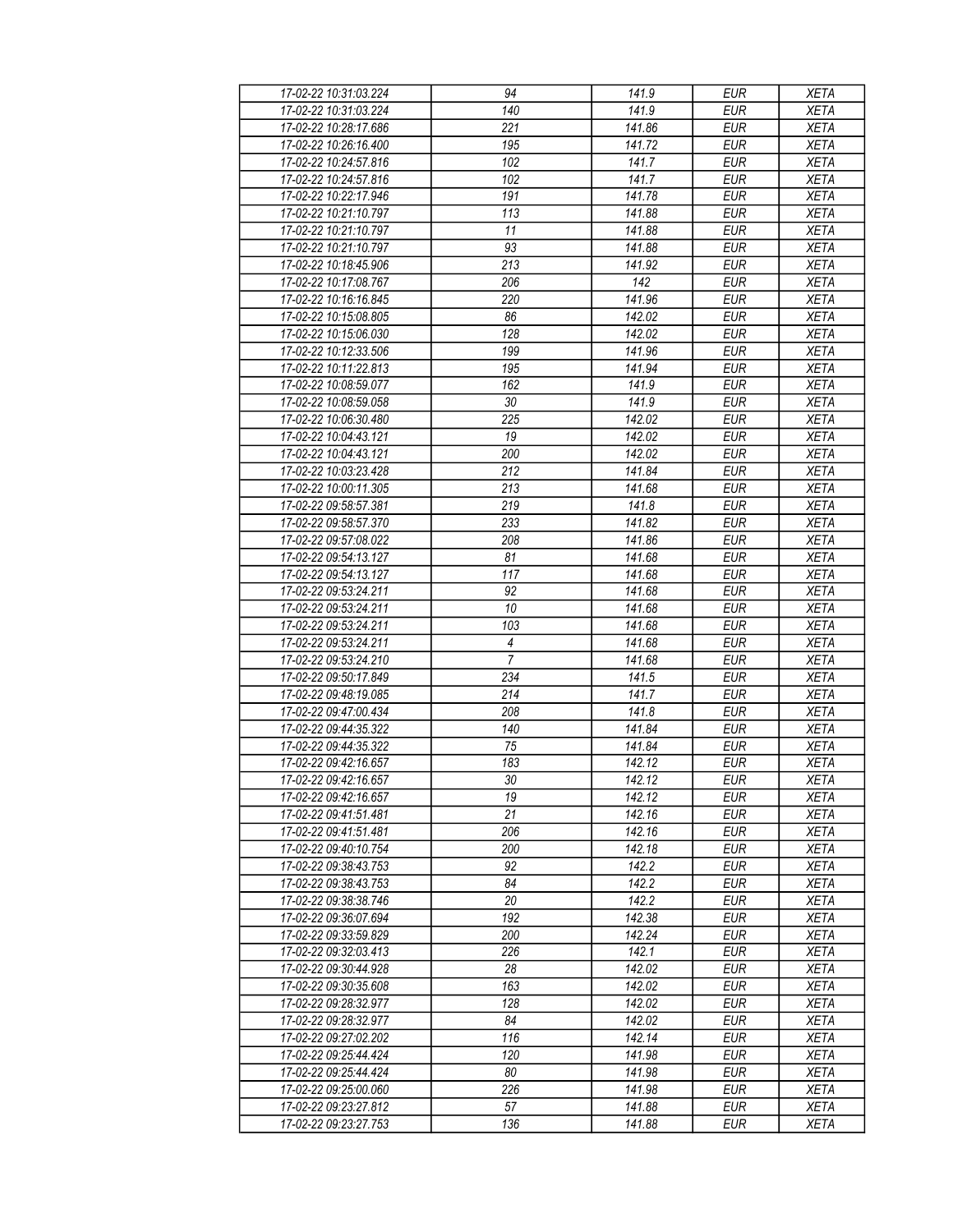| 17-02-22 09:21:33.551 | 217            | 141.94 | <b>EUR</b>       | <b>XETA</b> |
|-----------------------|----------------|--------|------------------|-------------|
| 17-02-22 09:21:33.552 | 13             | 141.94 | <b>EUR</b>       | <b>XETA</b> |
| 17-02-22 09:19:32.851 | 227            | 142    | <b>EUR</b>       | <b>XETA</b> |
| 17-02-22 09:18:13.861 | 205            | 141.94 | <b>EUR</b>       | <b>XETA</b> |
| 17-02-22 09:16:45.475 | 196            | 141.86 | <b>EUR</b>       | <b>XETA</b> |
| 17-02-22 09:14:19.834 | 112            | 141.8  | <b>EUR</b>       | <b>XETA</b> |
| 17-02-22 09:14:19.834 | 104            | 141.8  | <b>EUR</b>       | <b>XETA</b> |
| 17-02-22 09:13:11.538 | 207            | 141.9  | <b>EUR</b>       | <b>XETA</b> |
| 17-02-22 09:12:03.208 | 190            | 141.88 | <b>EUR</b>       | <b>XETA</b> |
| 17-02-22 09:11:09.777 | 35             | 141.94 | $E\overline{UR}$ | <b>XETA</b> |
| 17-02-22 09:11:09.777 | 18             | 141.94 | <b>EUR</b>       | <b>XETA</b> |
| 17-02-22 09:11:09.777 | 162            | 141.94 | <b>EUR</b>       | <b>XETA</b> |
| 17-02-22 09:09:15.148 | 200            | 141.92 | <b>EUR</b>       | <b>XETA</b> |
| 17-02-22 09:07:35.439 | 5              | 141.98 | <b>EUR</b>       | <b>XETA</b> |
| 17-02-22 09:07:35.439 | 207            | 141.98 | <b>EUR</b>       | <b>XETA</b> |
| 17-02-22 09:06:31.528 | 112            | 141.98 | <b>EUR</b>       | <b>XETA</b> |
| 17-02-22 09:06:31.528 | 120            | 141.98 | EUR              | <b>XETA</b> |
| 17-02-22 09:04:03.256 | 136            | 142.02 | <b>EUR</b>       |             |
|                       |                |        |                  | <b>XETA</b> |
| 17-02-22 09:04:03.256 | 65             | 142.02 | <b>EUR</b>       | <b>XETA</b> |
| 17-02-22 09:04:03.256 | 30             | 142.02 | <b>EUR</b>       | <b>XETA</b> |
| 17-02-22 09:02:33.828 | 228            | 142.14 | <b>EUR</b>       | <b>XETA</b> |
| 17-02-22 09:01:36.506 | $\mathbf{1}$   | 142.12 | <b>EUR</b>       | <b>XETA</b> |
| 17-02-22 09:01:36.480 | 94             | 142.12 | <b>EUR</b>       | <b>XETA</b> |
| 17-02-22 09:00:11.999 | 216            | 142.22 | <b>EUR</b>       | <b>XETA</b> |
| 17-02-22 08:59:21.589 | 190            | 142.14 | <b>EUR</b>       | <b>XETA</b> |
| 17-02-22 08:59:21.589 | 192            | 142.14 | <b>EUR</b>       | <b>XETA</b> |
| 17-02-22 08:57:40.735 | 232            | 142.1  | <b>EUR</b>       | <b>XETA</b> |
| 17-02-22 08:55:27.639 | 213            | 142.1  | <b>EUR</b>       | <b>XETA</b> |
| 17-02-22 08:54:19.547 | 224            | 142.08 | <b>EUR</b>       | <b>XETA</b> |
| 17-02-22 08:52:00.304 | 214            | 141.96 | <b>EUR</b>       | <b>XETA</b> |
| 17-02-22 08:51:56.720 | $\mathbf{1}$   | 141.96 | <b>EUR</b>       | <b>XETA</b> |
| 17-02-22 08:51:42.354 | $\overline{2}$ | 141.96 | <b>EUR</b>       | <b>XETA</b> |
| 17-02-22 08:50:08.495 | 224            | 141.94 | <b>EUR</b>       | <b>XETA</b> |
| 17-02-22 08:49:11.463 | 197            | 141.92 | <b>EUR</b>       | <b>XETA</b> |
| 17-02-22 08:46:49.429 | 206            | 141.86 | <b>EUR</b>       | <b>XETA</b> |
| 17-02-22 08:46:01.880 | 215            | 142.04 | <b>EUR</b>       | <b>XETA</b> |
| 17-02-22 08:45:28.955 | 78             | 142.16 | <b>EUR</b>       | <b>XETA</b> |
| 17-02-22 08:45:28.955 | 118            | 142.16 | <b>EUR</b>       | <b>XETA</b> |
| 17-02-22 08:44:54.358 | 47             | 142.16 | <b>EUR</b>       | <b>XETA</b> |
| 17-02-22 08:44:03.190 | 223            | 142.16 | <b>EUR</b>       | <b>XETA</b> |
| 17-02-22 08:42:04.639 | 82             | 142    | <b>EUR</b>       | <b>XETA</b> |
| 17-02-22 08:42:04.639 | 89             | 142    | <b>EUR</b>       | <b>XETA</b> |
| 17-02-22 08:42:04.639 | 26             | 142    | <b>EUR</b>       | <b>XETA</b> |
| 17-02-22 08:40:54.951 | 204            | 142.08 | <b>EUR</b>       | <b>XETA</b> |
| 17-02-22 08:39:10.711 | 155            | 142.2  | <b>EUR</b>       | <b>XETA</b> |
| 17-02-22 08:39:10.711 | 56             | 142.2  | <b>EUR</b>       | <b>XETA</b> |
| 17-02-22 08:37:35.431 | 221            | 142.18 | <b>EUR</b>       | <b>XETA</b> |
| 17-02-22 08:37:04.084 | 191            | 142.24 | <b>EUR</b>       | <b>XETA</b> |
| 17-02-22 08:35:55.394 | 98             | 142.2  | <b>EUR</b>       | <b>XETA</b> |
| 17-02-22 08:35:55.394 | 125            | 142.2  | <b>EUR</b>       | <b>XETA</b> |
| 17-02-22 08:34:45.210 | 201            | 142.5  | <b>EUR</b>       | <b>XETA</b> |
| 17-02-22 08:33:27.679 | 27             | 142.62 | <b>EUR</b>       | <b>XETA</b> |
| 17-02-22 08:33:27.679 | 170            | 142.62 | <b>EUR</b>       | <b>XETA</b> |
| 17-02-22 08:32:45.083 | 219            | 142.64 | <b>EUR</b>       | <b>XETA</b> |
| 17-02-22 08:32:45.083 | 15             | 142.64 | <b>EUR</b>       | <b>XETA</b> |
| 17-02-22 08:31:18.706 | 206            | 142.54 | <b>EUR</b>       | <b>XETA</b> |
| 17-02-22 08:30:27.811 | 207            | 142.58 | <b>EUR</b>       | <b>XETA</b> |
| 17-02-22 08:29:46.260 | 223            | 142.36 | <b>EUR</b>       | <b>XETA</b> |
| 17-02-22 08:29:06.579 | 200            | 142.48 | <b>EUR</b>       | <b>XETA</b> |
| 17-02-22 08:27:01.006 | 210            | 142.66 | <b>EUR</b>       | <b>XETA</b> |
| 17-02-22 08:26:26.891 | 215            | 143.04 | <b>EUR</b>       | <b>XETA</b> |
|                       |                |        |                  |             |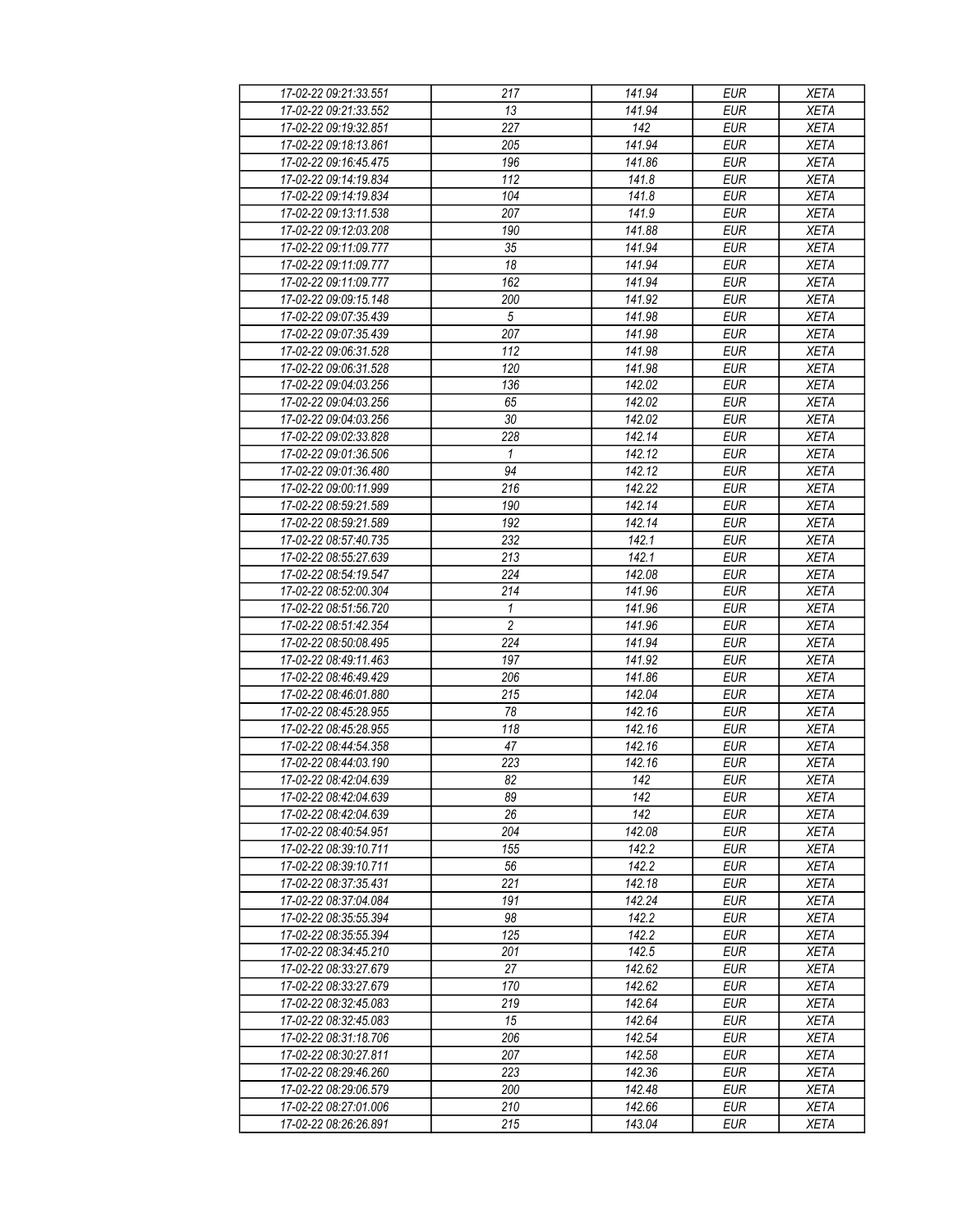| 17-02-22 08:25:45.541 | 231 | 143.1  | <b>EUR</b> | <b>XETA</b> |
|-----------------------|-----|--------|------------|-------------|
| 17-02-22 08:24:30 413 | 229 | 143.06 | <b>EUR</b> | <b>XETA</b> |
| 17-02-22 08:24:00.337 | 215 | 143.08 | <b>EUR</b> | <b>XETA</b> |
| 17-02-22 08:22:31.331 | 17  | 143.1  | <b>EUR</b> | <b>XETA</b> |
| 17-02-22 08:22:31.331 | 213 | 143.1  | <b>EUR</b> | <b>XETA</b> |
| 17-02-22 08:21:55.306 | 231 | 143.18 | <b>EUR</b> | <b>XETA</b> |
| 17-02-22 08:21:13.672 | 80  | 143.1  | <b>EUR</b> | <b>XETA</b> |
| 17-02-22 08:21:13.672 | 123 | 143.1  | <b>EUR</b> | <b>XETA</b> |
| 17-02-22 08:19:37 547 | 11  | 142.94 | <b>EUR</b> | <b>XETA</b> |
| 17-02-22 08:19:37.547 | 220 | 142.94 | <b>EUR</b> | <b>XETA</b> |
| 17-02-22 08:18:40.646 | 212 | 142.96 | <b>EUR</b> | <b>XETA</b> |
| 17-02-22 08:17:47.058 | 213 | 143.08 | <b>EUR</b> | <b>XETA</b> |
| 17-02-22 08:16:38.306 | 202 | 142.96 | <b>EUR</b> | <b>XETA</b> |
| 17-02-22 08:15:52.747 | 213 | 143.12 | <b>EUR</b> | <b>XETA</b> |
| 17-02-22 08:15:14.955 | 125 | 143.02 | <b>EUR</b> | <b>XETA</b> |
| 17-02-22 08:15:14.955 | 108 | 143.02 | <b>EUR</b> | <b>XETA</b> |
| 17-02-22 08:14:55.649 | 212 | 143.06 | <b>EUR</b> | <b>XETA</b> |
| 17-02-22 08:14:54.829 | 4   | 143.06 | <b>EUR</b> | <b>XETA</b> |
| 17-02-22 08:13:23.796 | 165 | 143.2  | <b>EUR</b> | <b>XETA</b> |
| 17-02-22 08:13:23.795 | 25  | 143.2  | <b>EUR</b> | <b>XETA</b> |
| 17-02-22 08:13:23.795 | 11  | 143.2  | <b>EUR</b> | <b>XETA</b> |
| 17-02-22 08:11:54.207 | 129 | 143.32 | <b>EUR</b> | <b>XETA</b> |
| 17-02-22 08:11:47.168 | 35  | 143.32 | <b>EUR</b> | <b>XETA</b> |
| 17-02-22 08:11:47.167 | 48  | 143.32 | <b>EUR</b> | <b>XETA</b> |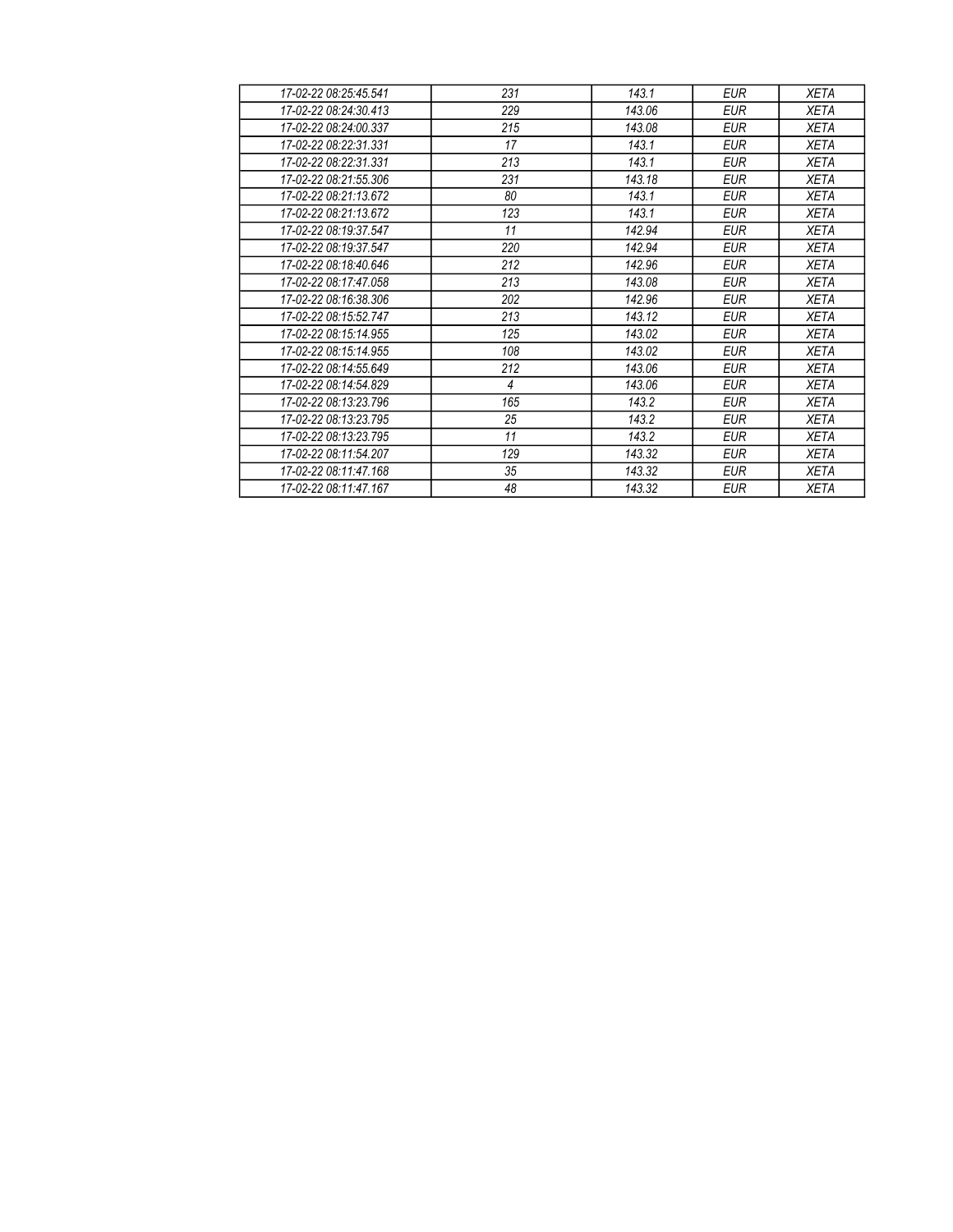## Each order relating to the buy-back programme above according to Art. 5 sec. 3 MAR in conjunction with Art. 25 sec. 1 and 2 MiFiR

In red colour are the fields according to Table 2 of the Annex of Del. Regulation (EU) 2017/580; alternatively you may report the

| Date and Time according to field 9 | <b>Segment MIC code</b><br>according to field 16 | <b>Transaction price</b><br>according to field 28 | <b>Price currency according</b><br>to field 29 | <b>Buy-sell indicator</b><br>according to field 32 |
|------------------------------------|--------------------------------------------------|---------------------------------------------------|------------------------------------------------|----------------------------------------------------|
| 17-02-22 16:28:56.088              | <b>XETA</b>                                      | 139.5                                             | <b>EUR</b>                                     | <b>BUY</b>                                         |
| 17-02-22 16:28:45.002              | <b>XETA</b>                                      | 139.52                                            | <b>EUR</b>                                     | <b>BUY</b>                                         |
| 17-02-22 16:28:44.530              | <b>XETA</b>                                      | 139.52                                            | <b>EUR</b>                                     | <b>BUY</b>                                         |
| 17-02-22 16:27:56.748              | <b>XETA</b>                                      | 139.5                                             | <b>EUR</b>                                     | <b>BUY</b>                                         |
| 17-02-22 16:27:30.983              | <b>XETA</b>                                      | 139.52                                            | <b>EUR</b>                                     | <b>BUY</b>                                         |
| 17-02-22 16:27:03.146              | <b>XETA</b>                                      | 139.5                                             | <b>EUR</b>                                     | <b>BUY</b>                                         |
| 17-02-22 16:26:58.588              | <b>XETA</b>                                      | 139.52                                            | <b>EUR</b>                                     | <b>BUY</b>                                         |
| 17-02-22 16:26:48.163              | <b>XETA</b>                                      | 139.54                                            | <b>EUR</b>                                     | <b>BUY</b>                                         |
| 17-02-22 16:26:20.017              | <b>XETA</b>                                      | 139.52                                            | <b>EUR</b>                                     | <b>BUY</b>                                         |
| 17-02-22 16:26:20.017              | <b>XETA</b>                                      | 139.52                                            | <b>EUR</b>                                     | <b>BUY</b>                                         |
| 17-02-22 16:25:13.027              | <b>XETA</b>                                      | 139.42                                            | <b>EUR</b>                                     | <b>BUY</b>                                         |
| 17-02-22 16:25:06.291              | <b>XETA</b>                                      | 139.48                                            | <b>EUR</b>                                     | <b>BUY</b>                                         |
| 17-02-22 16:24:21.936              | <b>XETA</b>                                      | 139.22                                            | <b>EUR</b>                                     | <b>BUY</b>                                         |
| 17-02-22 16:24:04.611              | <b>XETA</b>                                      | 139.22                                            | <b>EUR</b>                                     | <b>BUY</b>                                         |
| 17-02-22 16:23:32.980              | <b>XETA</b>                                      | 139.28                                            | <b>EUR</b>                                     | <b>BUY</b>                                         |
| 17-02-22 16:22:39.694              | <b>XETA</b>                                      | 139.3                                             | <b>EUR</b>                                     | <b>BUY</b>                                         |
| 17-02-22 16:22:39.691              | <b>XETA</b>                                      | 139.3                                             | <b>EUR</b>                                     | <b>BUY</b>                                         |
| 17-02-22 16:22:08.967              | <b>XETA</b>                                      | 139.3                                             | <b>EUR</b>                                     | <b>BUY</b>                                         |
| 17-02-22 16:22:07.125              | <b>XETA</b>                                      | 139.32                                            | <b>EUR</b>                                     | <b>BUY</b>                                         |
| 17-02-22 16:21:10.175              | <b>XETA</b>                                      | 139.24                                            | <b>EUR</b>                                     | <b>BUY</b>                                         |
| 17-02-22 16:21:10.175              | <b>XETA</b>                                      | 139.24                                            | <b>EUR</b>                                     | <b>BUY</b>                                         |
| 17-02-22 16:20:37.410              | <b>XETA</b>                                      | 139.28                                            | <b>EUR</b>                                     | <b>BUY</b>                                         |
| 17-02-22 16:20:37.410              | <b>XETA</b>                                      | 139.28                                            | <b>EUR</b>                                     | <b>BUY</b>                                         |
| 17-02-22 16:19:43.931              | <b>XETA</b>                                      | 139.28                                            | <b>EUR</b>                                     | <b>BUY</b>                                         |
| 17-02-22 16:19:43.943              | <b>XETA</b>                                      | 139.28                                            | <b>EUR</b>                                     | <b>BUY</b>                                         |
| 17-02-22 16:18:58.967              | <b>XETA</b>                                      | 139.26                                            | <b>EUR</b>                                     | <b>BUY</b>                                         |
| 17-02-22 16:18:58.967              | <b>XETA</b>                                      | 139.26                                            | <b>EUR</b>                                     | <b>BUY</b>                                         |
| 17-02-22 16:17:57.923              | <b>XETA</b>                                      | 139.2                                             | <b>EUR</b>                                     | <b>BUY</b>                                         |
| 17-02-22 16:16:32.944              | <b>XETA</b>                                      | 139                                               | <b>EUR</b>                                     | <b>BUY</b>                                         |
| 17-02-22 16:16:16.590              | <b>XETA</b>                                      | 139.04                                            | <b>EUR</b>                                     | <b>BUY</b>                                         |
| 17-02-22 16:16:16.585              | <b>XETA</b>                                      | 139.04                                            | <b>EUR</b>                                     | <b>BUY</b>                                         |
| 17-02-22 16:15:20.352              | <b>XETA</b>                                      | 139.08                                            | <b>EUR</b>                                     | <b>BUY</b>                                         |
| 17-02-22 16:15:14.120              | <b>XETA</b>                                      | 139.08                                            | <b>EUR</b>                                     | <b>BUY</b>                                         |
| 17-02-22 16:13:59.796              | <b>XETA</b>                                      | 139.12                                            | <b>EUR</b>                                     | <b>BUY</b>                                         |
| 17-02-22 16:13:31.934              | <b>XETA</b>                                      | 139.08                                            | <b>EUR</b>                                     | <b>BUY</b>                                         |
| 17-02-22 16:11:55.950              | <b>XETA</b>                                      | 139.02                                            | <b>EUR</b>                                     | <b>BUY</b>                                         |
| 17-02-22 16:11:05.879              | <b>XETA</b>                                      | 139.12                                            | <b>EUR</b>                                     | <b>BUY</b>                                         |
| 17-02-22 16:09:15.028              | <b>XETA</b>                                      | 139.16                                            | <b>EUR</b>                                     | <b>BUY</b>                                         |
| 17-02-22 16:08:29.236              | <b>XETA</b>                                      | 139.28                                            | <b>EUR</b>                                     | <b>BUY</b>                                         |
| 17-02-22 16:08:16.168              | <b>XETA</b>                                      | 139.26                                            | <b>EUR</b>                                     | <b>BUY</b>                                         |
| 17-02-22 16:08:16.168              | <b>XETA</b>                                      | 139.26                                            | <b>EUR</b>                                     | <b>BUY</b>                                         |
| 17-02-22 16:06:07.205              | <b>XETA</b>                                      | 139.18                                            | <b>EUR</b>                                     | <b>BUY</b>                                         |
| 17-02-22 16:06:07.205              | <b>XETA</b>                                      | 139.18                                            | <b>EUR</b>                                     | <b>BUY</b>                                         |
| 17-02-22 16:05:38.591              | <b>XETA</b>                                      | 139.16                                            | <b>EUR</b>                                     | <b>BUY</b>                                         |
| 17-02-22 16:04:55.591              | <b>XETA</b>                                      | 139.24                                            | <b>EUR</b>                                     | <b>BUY</b>                                         |
| 17-02-22 16:04:25.778              | <b>XETA</b>                                      | 139.2                                             | <b>EUR</b>                                     | <b>BUY</b>                                         |
| 17-02-22 16:03:04.201              | <b>XETA</b>                                      | 139.24                                            | <b>EUR</b>                                     | <b>BUY</b>                                         |
| 17-02-22 16:03:04.201              | <b>XETA</b>                                      | 139.22                                            | <b>EUR</b>                                     | <b>BUY</b>                                         |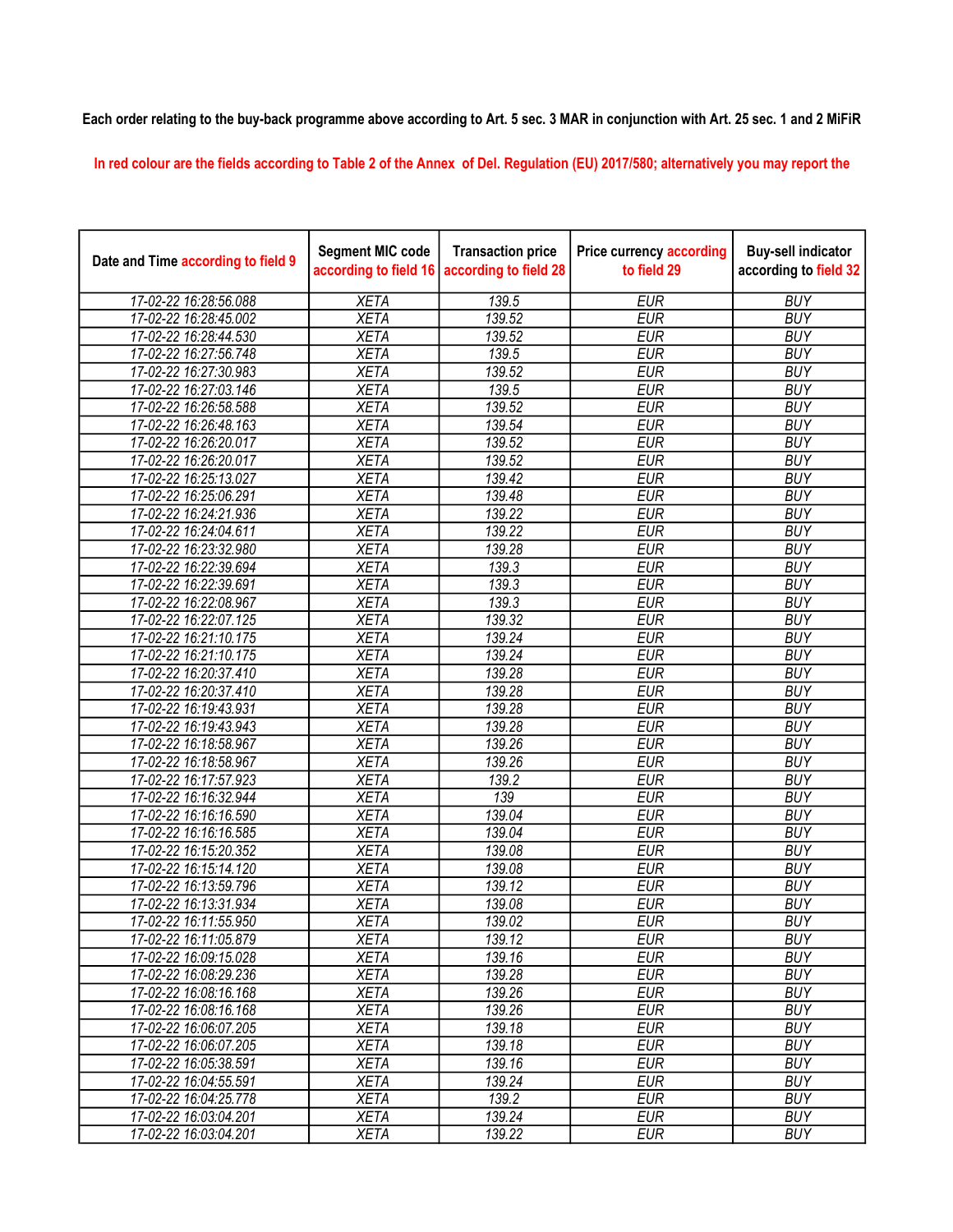| 17-02-22 16:01:47.201 | <b>XETA</b> | 139.38 | <b>EUR</b> | <b>BUY</b> |
|-----------------------|-------------|--------|------------|------------|
| 17-02-22 16:00:46.563 | <b>XETA</b> | 139.4  | <b>EUR</b> | <b>BUY</b> |
| 17-02-22 15:59:54.889 | <b>XETA</b> | 139.4  | <b>EUR</b> | <b>BUY</b> |
| 17-02-22 15:59:54.889 | <b>XETA</b> | 139.4  | <b>EUR</b> | <b>BUY</b> |
| 17-02-22 15:58:13.233 | <b>XETA</b> | 139.4  | <b>EUR</b> | <b>BUY</b> |
| 17-02-22 15:58:13.228 | <b>XETA</b> | 139.4  | <b>EUR</b> | <b>BUY</b> |
| 17-02-22 15:57:25.633 | <b>XETA</b> | 139.36 | <b>EUR</b> | <b>BUY</b> |
| 17-02-22 15:56:02.117 | <b>XETA</b> | 139.22 | <b>EUR</b> | <b>BUY</b> |
| 17-02-22 15:55:56.779 | <b>XETA</b> | 139.24 | <b>EUR</b> | <b>BUY</b> |
| 17-02-22 15:55:56.778 | <b>XETA</b> | 139.24 | <b>EUR</b> | <b>BUY</b> |
| 17-02-22 15:54:52.827 | <b>XETA</b> | 139.02 | <b>EUR</b> | <b>BUY</b> |
| 17-02-22 15:54:52.360 | <b>XETA</b> | 139.02 | <b>EUR</b> | <b>BUY</b> |
| 17-02-22 15:53:36.469 | <b>XETA</b> | 139.08 | <b>EUR</b> | <b>BUY</b> |
| 17-02-22 15:51:38.818 | <b>XETA</b> | 139.08 | <b>EUR</b> | <b>BUY</b> |
| 17-02-22 15:50:56.962 | <b>XETA</b> | 139.16 | <b>EUR</b> | <b>BUY</b> |
| 17-02-22 15:50:56.962 | <b>XETA</b> | 139.16 | <b>EUR</b> | <b>BUY</b> |
| 17-02-22 15:49:08.204 | <b>XETA</b> | 139.22 | <b>EUR</b> | <b>BUY</b> |
| 17-02-22 15:47:45.582 | <b>XETA</b> | 139.3  | <b>EUR</b> | <b>BUY</b> |
| 17-02-22 15:46:41.818 | <b>XETA</b> | 139.6  | <b>EUR</b> | <b>BUY</b> |
| 17-02-22 15:46:04.955 | <b>XETA</b> | 139.36 | <b>EUR</b> | <b>BUY</b> |
| 17-02-22 15:45:01.925 | <b>XETA</b> | 139.48 | <b>EUR</b> | <b>BUY</b> |
| 17-02-22 15:45:01.925 | <b>XETA</b> | 139.48 | <b>EUR</b> | <b>BUY</b> |
| 17-02-22 15:44:05.080 | <b>XETA</b> | 139.46 | <b>EUR</b> | <b>BUY</b> |
| 17-02-22 15:43:37.401 | <b>XETA</b> | 139.46 | <b>EUR</b> | <b>BUY</b> |
| 17-02-22 15:43:37.396 | <b>XETA</b> | 139.46 | <b>EUR</b> | <b>BUY</b> |
| 17-02-22 15:41:48.556 | <b>XETA</b> | 139.44 | <b>EUR</b> | <b>BUY</b> |
| 17-02-22 15:40:46.601 | <b>XETA</b> | 139.34 | <b>EUR</b> | <b>BUY</b> |
| 17-02-22 15:39:37.892 | <b>XETA</b> | 139.42 | <b>EUR</b> | <b>BUY</b> |
| 17-02-22 15:37:54.495 | <b>XETA</b> | 139.38 | <b>EUR</b> | <b>BUY</b> |
|                       |             |        | <b>EUR</b> | <b>BUY</b> |
| 17-02-22 15:36:38.635 | <b>XETA</b> | 139.44 |            |            |
| 17-02-22 15:36:38.635 | <b>XETA</b> | 139.44 | <b>EUR</b> | <b>BUY</b> |
| 17-02-22 15:36:38.635 | <b>XETA</b> | 139.44 | <b>EUR</b> | <b>BUY</b> |
| 17-02-22 15:34:51.308 | <b>XETA</b> | 139.34 | <b>EUR</b> | <b>BUY</b> |
| 17-02-22 15:34:51.308 | <b>XETA</b> | 139.34 | <b>EUR</b> | <b>BUY</b> |
| 17-02-22 15:33:46.883 | <b>XETA</b> | 139.34 | <b>EUR</b> | <b>BUY</b> |
| 17-02-22 15:33:46.883 | <b>XETA</b> | 139.34 | <b>EUR</b> | <b>BUY</b> |
| 17-02-22 15:32:43.166 | <b>XETA</b> | 139.38 | <b>EUR</b> | <b>BUY</b> |
| 17-02-22 15:32:43.166 | <b>XETA</b> | 139.38 | EUR        | <b>BUY</b> |
| 17-02-22 15:31:22.844 | <b>XETA</b> | 139.26 | EUR        | <b>BUY</b> |
| 17-02-22 15:30:49.559 | <b>XETA</b> | 139.14 | <b>EUR</b> | <b>BUY</b> |
| 17-02-22 15:29:42.194 | <b>XETA</b> | 139    | <b>EUR</b> | <b>BUY</b> |
| 17-02-22 15:29:42.193 | <b>XETA</b> | 139    | <b>EUR</b> | <b>BUY</b> |
| 17-02-22 15:29:42.193 | <b>XETA</b> | 139    | <b>EUR</b> | <b>BUY</b> |
| 17-02-22 15:29:42.193 | <b>XETA</b> | 139    | <b>EUR</b> | <b>BUY</b> |
| 17-02-22 15:29:42.188 | <b>XETA</b> | 139    | <b>EUR</b> | <b>BUY</b> |
| 17-02-22 15:28:41.057 | <b>XETA</b> | 139.12 | <b>EUR</b> | <b>BUY</b> |
| 17-02-22 15:28:41.057 | <b>XETA</b> | 139.12 | <b>EUR</b> | <b>BUY</b> |
| 17-02-22 15:27:08.864 | <b>XETA</b> | 139.04 | <b>EUR</b> | <b>BUY</b> |
| 17-02-22 15:25:56.307 | <b>XETA</b> | 139.16 | <b>EUR</b> | <b>BUY</b> |
| 17-02-22 15:25:56.307 | <b>XETA</b> | 139.16 | <b>EUR</b> | <b>BUY</b> |
| 17-02-22 15:25:55.900 | <b>XETA</b> | 139.16 | <b>EUR</b> | <b>BUY</b> |
|                       | <b>XETA</b> | 139.16 | <b>EUR</b> | <b>BUY</b> |
| 17-02-22 15:25:36.669 |             |        |            |            |
| 17-02-22 15:24:09.232 | <b>XETA</b> | 139.42 | <b>EUR</b> | <b>BUY</b> |
| 17-02-22 15:22:52.930 | XETA        | 139.28 | <b>EUR</b> | <b>BUY</b> |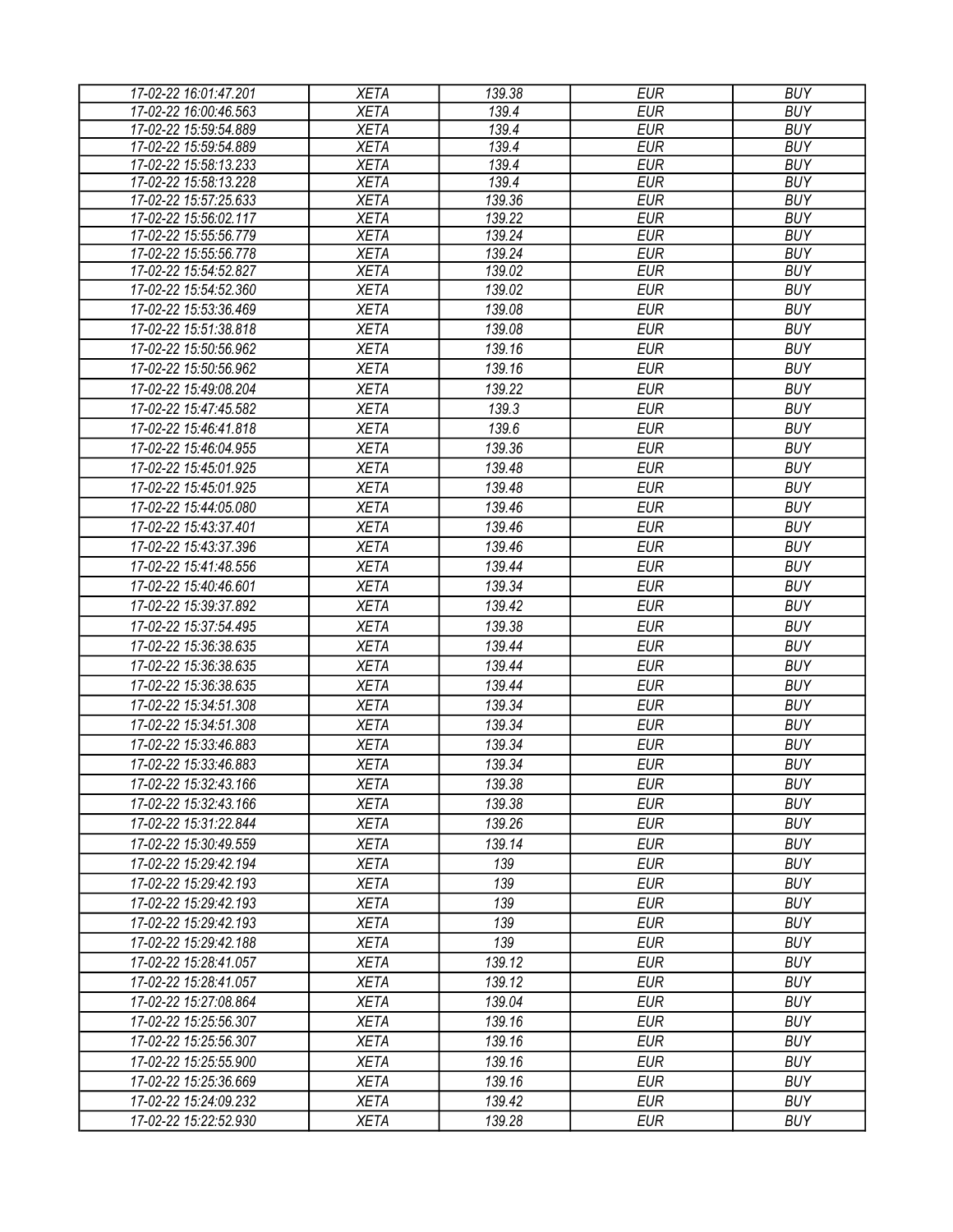| 17-02-22 15:22:52.930 | <b>XETA</b> | 139.28 | <b>EUR</b> | <b>BUY</b> |
|-----------------------|-------------|--------|------------|------------|
| 17-02-22 15:21:11.991 | <b>XETA</b> | 139.26 | <b>EUR</b> | <b>BUY</b> |
| 17-02-22 15:20:34.486 | <b>XETA</b> | 139.42 | <b>EUR</b> | <b>BUY</b> |
| 17-02-22 15:20:34.486 | <b>XETA</b> | 139.42 | <b>EUR</b> | <b>BUY</b> |
| 17-02-22 15:20:03.701 | <b>XETA</b> | 139.4  | <b>EUR</b> | <b>BUY</b> |
| 17-02-22 15:18:53.709 | <b>XETA</b> | 139.54 | <b>EUR</b> | <b>BUY</b> |
| 17-02-22 15:18:10.924 | <b>XETA</b> | 139.6  | <b>EUR</b> | <b>BUY</b> |
| 17-02-22 15:16:24.695 | <b>XETA</b> | 139.7  | <b>EUR</b> | <b>BUY</b> |
| 17-02-22 15:16:24.695 | <b>XETA</b> | 139.7  | <b>EUR</b> | <b>BUY</b> |
| 17-02-22 15:15:04.516 | <b>XETA</b> | 139.74 | <b>EUR</b> | <b>BUY</b> |
| 17-02-22 15:13:35.460 | <b>XETA</b> | 139.58 | <b>EUR</b> | <b>BUY</b> |
| 17-02-22 15:13:35.460 | <b>XETA</b> | 139.58 | <b>EUR</b> | <b>BUY</b> |
| 17-02-22 15:12:30.463 | <b>XETA</b> | 139.68 | <b>EUR</b> | <b>BUY</b> |
| 17-02-22 15:11:00.741 | <b>XETA</b> | 139.7  | <b>EUR</b> | <b>BUY</b> |
| 17-02-22 15:11:00.741 | <b>XETA</b> | 139.7  | <b>EUR</b> | <b>BUY</b> |
| 17-02-22 15:10:57.998 | <b>XETA</b> | 139.74 | <b>EUR</b> | <b>BUY</b> |
| 17-02-22 15:09:13.457 | <b>XETA</b> | 139.66 | <b>EUR</b> | <b>BUY</b> |
| 17-02-22 15:09:11.752 | <b>XETA</b> | 139.66 | <b>EUR</b> | <b>BUY</b> |
| 17-02-22 15:08:26.177 | <b>XETA</b> | 139.78 | <b>EUR</b> | <b>BUY</b> |
| 17-02-22 15:07:02.164 | <b>XETA</b> | 139.78 | <b>EUR</b> | <b>BUY</b> |
| 17-02-22 15:05:00.448 | <b>XETA</b> | 139.58 | <b>EUR</b> | <b>BUY</b> |
| 17-02-22 15:03:45.928 | <b>XETA</b> | 139.72 | <b>EUR</b> | <b>BUY</b> |
| 17-02-22 15:03:45.928 | <b>XETA</b> | 139.72 | <b>EUR</b> | <b>BUY</b> |
| 17-02-22 15:03:45.928 | <b>XETA</b> | 139.72 | <b>EUR</b> | <b>BUY</b> |
| 17-02-22 15:02:02.934 | <b>XETA</b> | 139.6  | <b>EUR</b> | <b>BUY</b> |
| 17-02-22 15:02:02.934 | <b>XETA</b> | 139.6  | <b>EUR</b> | <b>BUY</b> |
| 17-02-22 15:01:45.733 | <b>XETA</b> | 139.72 | <b>EUR</b> | <b>BUY</b> |
| 17-02-22 15:01:45.733 | <b>XETA</b> | 139.72 | <b>EUR</b> | <b>BUY</b> |
| 17-02-22 14:59:21.091 | <b>XETA</b> | 139.64 | <b>EUR</b> | <b>BUY</b> |
| 17-02-22 14:59:21.091 | <b>XETA</b> | 139.64 | <b>EUR</b> | <b>BUY</b> |
| 17-02-22 14:58:27.753 | <b>XETA</b> | 139.82 | <b>EUR</b> | <b>BUY</b> |
| 17-02-22 14:58:27.753 | <b>XETA</b> | 139.82 | <b>EUR</b> | <b>BUY</b> |
| 17-02-22 14:56:28.662 | <b>XETA</b> | 139.6  | <b>EUR</b> | <b>BUY</b> |
| 17-02-22 14:54:52.454 | <b>XETA</b> | 139.74 | <b>EUR</b> | <b>BUY</b> |
|                       |             |        | <b>EUR</b> | <b>BUY</b> |
| 17-02-22 14:54:52.454 | <b>XETA</b> | 139.74 |            |            |
| 17-02-22 14:54:20.245 | <b>XETA</b> | 139.86 | <b>EUR</b> | <b>BUY</b> |
| 17-02-22 14:53:50.639 | <b>XETA</b> | 139.92 | <b>EUR</b> | <b>BUY</b> |
| 17-02-22 14:53:50.234 | <b>XETA</b> | 139.92 | <b>EUR</b> | <b>BUY</b> |
| 17-02-22 14:52:22.060 | <b>XETA</b> | 139.86 | <b>EUR</b> | <b>BUY</b> |
| 17-02-22 14:52:22.060 | <b>XETA</b> | 139.86 | <b>EUR</b> | <b>BUY</b> |
| 17-02-22 14:51:04.508 | <b>XETA</b> | 140.14 | <b>EUR</b> | <b>BUY</b> |
| 17-02-22 14:51:04.045 | <b>XETA</b> | 140.14 | <b>EUR</b> | <b>BUY</b> |
| 17-02-22 14:51:04.045 | <b>XETA</b> | 140.14 | <b>EUR</b> | <b>BUY</b> |
| 17-02-22 14:49:59.444 | <b>XETA</b> | 140.2  | <b>EUR</b> | <b>BUY</b> |
| 17-02-22 14:49:59.444 | <b>XETA</b> | 140.2  | <b>EUR</b> | <b>BUY</b> |
| 17-02-22 14:48:37.738 | <b>XETA</b> | 140.28 | <b>EUR</b> | <b>BUY</b> |
| 17-02-22 14:48:37.738 | <b>XETA</b> | 140.28 | <b>EUR</b> | <b>BUY</b> |
| 17-02-22 14:48:37.646 | <b>XETA</b> | 140.28 | <b>EUR</b> | <b>BUY</b> |
| 17-02-22 14:47:20.596 | <b>XETA</b> | 140.24 | <b>EUR</b> | <b>BUY</b> |
| 17-02-22 14:47:20.596 | <b>XETA</b> | 140.24 | <b>EUR</b> | <b>BUY</b> |
| 17-02-22 14:46:31.546 | <b>XETA</b> | 140.26 | <b>EUR</b> | <b>BUY</b> |
| 17-02-22 14:46:31.546 | <b>XETA</b> | 140.26 | <b>EUR</b> | <b>BUY</b> |
| 17-02-22 14:45:52.421 | XETA        | 140.28 | <b>EUR</b> | <b>BUY</b> |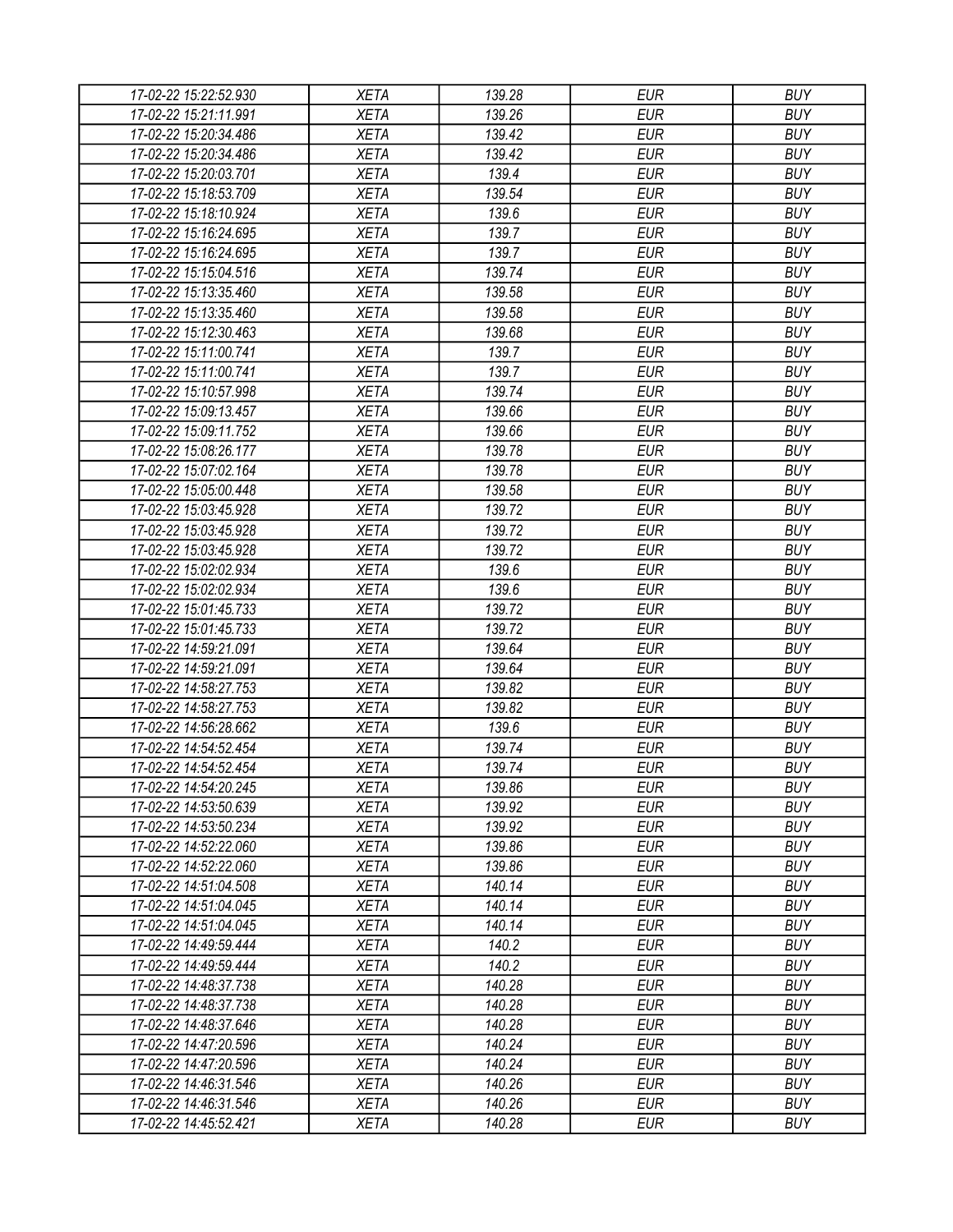| 17-02-22 14:45:08.101 | <b>XETA</b> | 140.28           | <b>EUR</b>               | <b>BUY</b>               |
|-----------------------|-------------|------------------|--------------------------|--------------------------|
| 17-02-22 14:45:06.844 | <b>XETA</b> | 140.28           | <b>EUR</b>               | <b>BUY</b>               |
| 17-02-22 14:43:25.648 | <b>XETA</b> | 140.2            | <b>EUR</b>               | <b>BUY</b>               |
| 17-02-22 14:42:03.782 | <b>XETA</b> | 140.3            | <b>EUR</b>               | <b>BUY</b>               |
| 17-02-22 14:42:03.662 | <b>XETA</b> | 140.3            | <b>EUR</b>               | <b>BUY</b>               |
| 17-02-22 14:41:00.512 | <b>XETA</b> | 140.36           | <b>EUR</b>               | <b>BUY</b>               |
| 17-02-22 14:39:47.805 | <b>XETA</b> | 140.36           | <b>EUR</b>               | <b>BUY</b>               |
| 17-02-22 14:39:47.805 | <b>XETA</b> | 140.36           | <b>EUR</b>               | <b>BUY</b>               |
| 17-02-22 14:39:04.830 | <b>XETA</b> | 140.28           | <b>EUR</b>               | <b>BUY</b>               |
| 17-02-22 14:37:42.533 | <b>XETA</b> | 140.36           | <b>EUR</b>               | <b>BUY</b>               |
| 17-02-22 14:37:42.533 | <b>XETA</b> | 140.36           | <b>EUR</b>               | <b>BUY</b>               |
| 17-02-22 14:37:10.160 | <b>XETA</b> | 140.42           | <b>EUR</b>               | <b>BUY</b>               |
| 17-02-22 14:37:10.160 | <b>XETA</b> | 140.42           | <b>EUR</b>               | <b>BUY</b>               |
| 17-02-22 14:35:40.299 | <b>XETA</b> | 140.38           | <b>EUR</b>               | <b>BUY</b>               |
| 17-02-22 14:35:33.829 | <b>XETA</b> | 140.38           | <b>EUR</b>               | <b>BUY</b>               |
| 17-02-22 14:35:19.208 | <b>XETA</b> | 140.46           | <b>EUR</b>               | <b>BUY</b>               |
| 17-02-22 14:34:12.942 | <b>XETA</b> | 140.46           | <b>EUR</b>               | <b>BUY</b>               |
| 17-02-22 14:34:12.942 | <b>XETA</b> | 140.46           | <b>EUR</b>               | <b>BUY</b>               |
| 17-02-22 14:32:56.549 | <b>XETA</b> | 140.3            | <b>EUR</b>               | <b>BUY</b>               |
| 17-02-22 14:31:41.688 | <b>XETA</b> | 140.4            | <b>EUR</b>               | <b>BUY</b>               |
| 17-02-22 14:30:52.417 | <b>XETA</b> | 140.48           | <b>EUR</b>               | <b>BUY</b>               |
| 17-02-22 14:30:13.751 | <b>XETA</b> | 140.56           | <b>EUR</b>               | <b>BUY</b>               |
| 17-02-22 14:27:16.151 | <b>XETA</b> | 140.6            | <b>EUR</b>               | <b>BUY</b>               |
| 17-02-22 14:26:54.762 | <b>XETA</b> | 140.64           | <b>EUR</b>               | <b>BUY</b>               |
| 17-02-22 14:26:54.762 | <b>XETA</b> | 140.64           | <b>EUR</b>               | <b>BUY</b>               |
| 17-02-22 14:25:23.319 | <b>XETA</b> | 140.68           | <b>EUR</b>               | <b>BUY</b>               |
| 17-02-22 14:25:23.319 | <b>XETA</b> | 140.68           | <b>EUR</b>               | <b>BUY</b>               |
| 17-02-22 14:23:26.729 | <b>XETA</b> | 140.8            | <b>EUR</b>               | <b>BUY</b>               |
| 17-02-22 14:23:26.729 | <b>XETA</b> | 140.8            | <b>EUR</b>               | <b>BUY</b>               |
| 17-02-22 14:20:50.553 | <b>XETA</b> | 140.82           | <b>EUR</b>               | <b>BUY</b>               |
| 17-02-22 14:18:48.380 | <b>XETA</b> | 140.84           | <b>EUR</b>               | <b>BUY</b>               |
| 17-02-22 14:18:48.380 | <b>XETA</b> | 140.84           | <b>EUR</b>               | <b>BUY</b>               |
| 17-02-22 14:17:00.056 | <b>XETA</b> | 141.14           | <b>EUR</b>               | <b>BUY</b>               |
| 17-02-22 14:17:00.056 | <b>XETA</b> | 141.14           | <b>EUR</b>               | <b>BUY</b>               |
|                       |             | 141.22           | <b>EUR</b>               | <b>BUY</b>               |
| 17-02-22 14:14:33.646 | <b>XETA</b> |                  |                          |                          |
| 17-02-22 14:13:14.324 | <b>XETA</b> | 141.08<br>141.08 | <b>EUR</b><br><b>EUR</b> | <b>BUY</b><br><b>BUY</b> |
| 17-02-22 14:13:14.156 | <b>XETA</b> | 141.08           | <b>EUR</b>               | <b>BUY</b>               |
| 17-02-22 14:13:14.065 | <b>XETA</b> |                  |                          |                          |
| 17-02-22 14:12:02.955 | <b>XETA</b> | 141.16           | <b>EUR</b>               | <b>BUY</b><br><b>BUY</b> |
| 17-02-22 14:12:02.955 | <b>XETA</b> | 141.16           | <b>EUR</b>               |                          |
| 17-02-22 14:10:40.518 | <b>XETA</b> | 140.88           | <b>EUR</b>               | <b>BUY</b>               |
| 17-02-22 14:08:19.863 | <b>XETA</b> | 140.82           | <b>EUR</b>               | <b>BUY</b>               |
| 17-02-22 14:08:19.863 | <b>XETA</b> | 140.82           | <b>EUR</b>               | <b>BUY</b>               |
| 17-02-22 14:06:22.596 | <b>XETA</b> | 140.9            | <b>EUR</b>               | <b>BUY</b>               |
| 17-02-22 14:04:11.751 | <b>XETA</b> | 140.84           | <b>EUR</b>               | <b>BUY</b>               |
| 17-02-22 14:03:04.669 | <b>XETA</b> | 140.8            | <b>EUR</b>               | <b>BUY</b>               |
| 17-02-22 14:02:37.452 | <b>XETA</b> | 140.86           | <b>EUR</b>               | <b>BUY</b>               |
| 17-02-22 14:01:36.615 | <b>XETA</b> | 140.98           | <b>EUR</b>               | <b>BUY</b>               |
| 17-02-22 13:59:48.799 | <b>XETA</b> | 140.68           | <b>EUR</b>               | <b>BUY</b>               |
| 17-02-22 13:59:48.799 | <b>XETA</b> | 140.68           | <b>EUR</b>               | <b>BUY</b>               |
| 17-02-22 13:57:55.890 | <b>XETA</b> | 140.7            | <b>EUR</b>               | <b>BUY</b>               |
| 17-02-22 13:56:03.949 | <b>XETA</b> | 140.82           | <b>EUR</b>               | <b>BUY</b>               |
| 17-02-22 13:54:24.993 | <b>XETA</b> | 140.92           | <b>EUR</b>               | <b>BUY</b>               |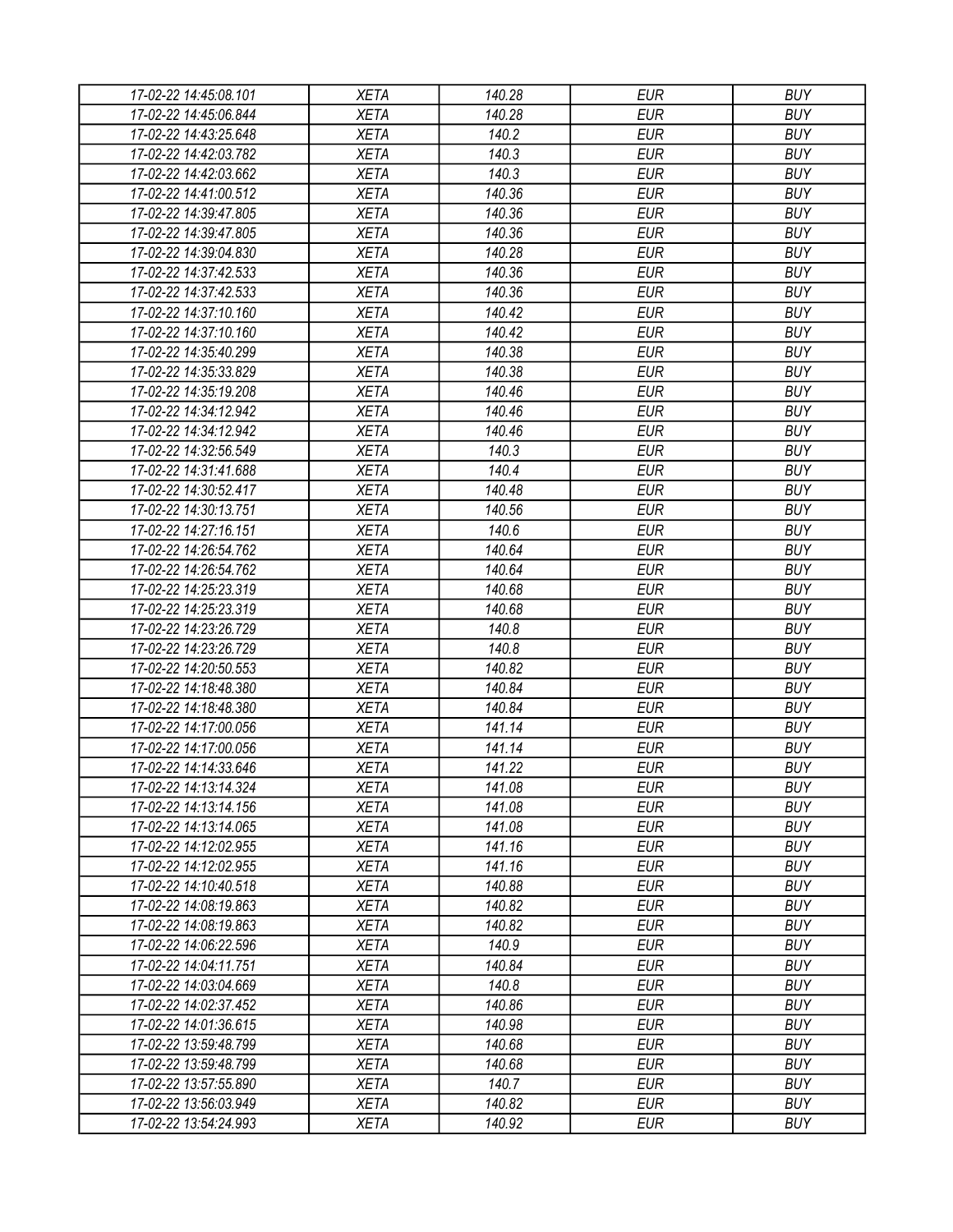| 17-02-22 13:52:20.003 | <b>XETA</b> | 141.08 | <b>EUR</b> | <b>BUY</b> |
|-----------------------|-------------|--------|------------|------------|
| 17-02-22 13:52:20.019 | <b>XETA</b> | 141.08 | <b>EUR</b> | <b>BUY</b> |
| 17-02-22 13:52:20.019 | <b>XETA</b> | 141.08 | <b>EUR</b> | <b>BUY</b> |
| 17-02-22 13:50:15.411 | <b>XETA</b> | 141.16 | <b>EUR</b> | <b>BUY</b> |
| 17-02-22 13:48:19.320 | <b>XETA</b> | 141.28 | <b>EUR</b> | <b>BUY</b> |
| 17-02-22 13:48:19.320 | <b>XETA</b> | 141.28 | <b>EUR</b> | <b>BUY</b> |
| 17-02-22 13:46:00.959 | <b>XETA</b> | 141.5  | <b>EUR</b> | <b>BUY</b> |
| 17-02-22 13:43:57.263 | <b>XETA</b> | 141.92 | <b>EUR</b> | <b>BUY</b> |
| 17-02-22 13:43:57.263 | <b>XETA</b> | 141.92 | <b>EUR</b> | <b>BUY</b> |
| 17-02-22 13:42:36.322 | <b>XETA</b> | 141.96 | <b>EUR</b> | <b>BUY</b> |
| 17-02-22 13:42:36.294 | <b>XETA</b> | 141.96 | <b>EUR</b> | <b>BUY</b> |
| 17-02-22 13:39:28.573 | <b>XETA</b> | 142.14 | <b>EUR</b> | <b>BUY</b> |
| 17-02-22 13:39:28.573 | <b>XETA</b> | 142.14 | <b>EUR</b> | <b>BUY</b> |
| 17-02-22 13:38:16.104 | <b>XETA</b> | 142.14 | <b>EUR</b> | <b>BUY</b> |
| 17-02-22 13:38:16.104 | <b>XETA</b> | 142.14 | <b>EUR</b> | <b>BUY</b> |
| 17-02-22 13:35:30.403 | <b>XETA</b> | 142.16 | <b>EUR</b> | <b>BUY</b> |
| 17-02-22 13:33:56.198 | <b>XETA</b> | 142.2  | <b>EUR</b> | <b>BUY</b> |
| 17-02-22 13:33:56.198 | <b>XETA</b> | 142.2  | <b>EUR</b> | <b>BUY</b> |
| 17-02-22 13:31:22.320 | <b>XETA</b> | 142.2  | <b>EUR</b> | <b>BUY</b> |
| 17-02-22 13:29:30.369 | <b>XETA</b> | 142    | <b>EUR</b> | <b>BUY</b> |
| 17-02-22 13:28:43.952 | <b>XETA</b> | 142.06 | <b>EUR</b> | <b>BUY</b> |
| 17-02-22 13:28:43.952 | <b>XETA</b> | 142.06 | <b>EUR</b> | <b>BUY</b> |
| 17-02-22 13:27:28.130 | <b>XETA</b> | 142    | <b>EUR</b> | <b>BUY</b> |
| 17-02-22 13:25:27.664 | <b>XETA</b> | 141.96 | <b>EUR</b> | <b>BUY</b> |
| 17-02-22 13:24:58.902 | <b>XETA</b> | 141.96 | <b>EUR</b> | <b>BUY</b> |
| 17-02-22 13:22:19.287 | <b>XETA</b> | 141.84 | <b>EUR</b> | <b>BUY</b> |
| 17-02-22 13:22:19.287 | <b>XETA</b> | 141.84 | <b>EUR</b> | <b>BUY</b> |
| 17-02-22 13:20:06.413 | <b>XETA</b> | 141.86 | <b>EUR</b> | <b>BUY</b> |
| 17-02-22 13:19:02.064 | <b>XETA</b> | 141.9  | <b>EUR</b> | <b>BUY</b> |
| 17-02-22 13:17:58.363 | <b>XETA</b> | 141.92 | <b>EUR</b> | <b>BUY</b> |
| 17-02-22 13:16:32.411 | <b>XETA</b> | 141.84 | <b>EUR</b> | <b>BUY</b> |
| 17-02-22 13:16:32.411 | <b>XETA</b> | 141.84 | <b>EUR</b> | <b>BUY</b> |
| 17-02-22 13:15:03.556 | <b>XETA</b> | 141.96 | <b>EUR</b> | <b>BUY</b> |
| 17-02-22 13:15:03.556 | <b>XETA</b> | 141.96 | <b>EUR</b> | <b>BUY</b> |
| 17-02-22 13:12:11.007 | <b>XETA</b> | 141.92 | <b>EUR</b> | <b>BUY</b> |
| 17-02-22 13:12:11.006 | <b>XETA</b> | 141.92 | <b>EUR</b> | <b>BUY</b> |
| 17-02-22 13:10:26.264 | <b>XETA</b> | 142.02 | <b>EUR</b> | <b>BUY</b> |
| 17-02-22 13:08:13.028 | <b>XETA</b> | 142.08 | <b>EUR</b> | <b>BUY</b> |
| 17-02-22 13:05:09.154 | <b>XETA</b> | 142.12 | <b>EUR</b> | <b>BUY</b> |
| 17-02-22 13:04:53.054 | <b>XETA</b> | 142.48 | <b>EUR</b> | <b>BUY</b> |
| 17-02-22 13:03:13.697 | <b>XETA</b> | 142.56 | <b>EUR</b> | <b>BUY</b> |
| 17-02-22 13:01:48.614 | <b>XETA</b> | 142.56 | <b>EUR</b> | <b>BUY</b> |
| 17-02-22 13:00:23.762 | <b>XETA</b> | 142.4  | <b>EUR</b> | <b>BUY</b> |
| 17-02-22 13:00:23.761 | <b>XETA</b> | 142.4  | <b>EUR</b> | <b>BUY</b> |
| 17-02-22 12:59:15.488 | <b>XETA</b> | 142.32 | <b>EUR</b> | <b>BUY</b> |
| 17-02-22 12:52:54.639 | <b>XETA</b> | 142.2  | <b>EUR</b> | <b>BUY</b> |
| 17-02-22 12:52:54.639 | <b>XETA</b> | 142.2  | <b>EUR</b> | <b>BUY</b> |
| 17-02-22 12:51:21.673 | <b>XETA</b> | 142.22 | <b>EUR</b> | <b>BUY</b> |
| 17-02-22 12:51:21.673 | <b>XETA</b> | 142.22 | <b>EUR</b> | <b>BUY</b> |
| 17-02-22 12:51:21.673 | <b>XETA</b> | 142.22 | <b>EUR</b> | <b>BUY</b> |
| 17-02-22 12:49:24.327 | <b>XETA</b> | 142.14 | <b>EUR</b> | <b>BUY</b> |
| 17-02-22 12:47:47.097 | <b>XETA</b> | 142.18 | <b>EUR</b> | <b>BUY</b> |
| 17-02-22 12:46:53.882 | XETA        | 142.18 | <b>EUR</b> | <b>BUY</b> |
|                       |             |        |            |            |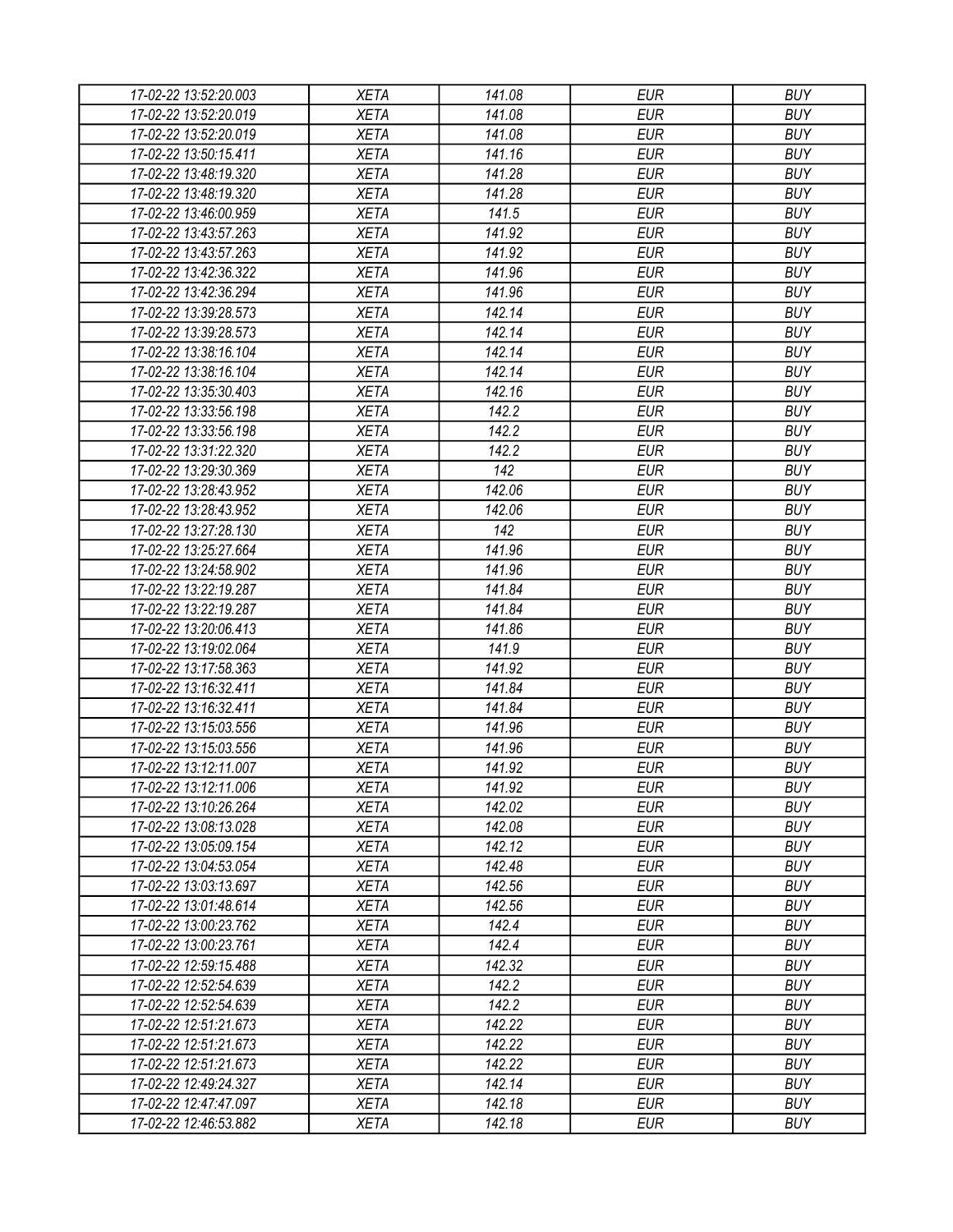| 17-02-22 12:44:28.447 | <b>XETA</b> | 142.26 | <b>EUR</b> | <b>BUY</b> |
|-----------------------|-------------|--------|------------|------------|
| 17-02-22 12:44:17.356 | <b>XETA</b> | 142.26 | <b>EUR</b> | <b>BUY</b> |
| 17-02-22 12:43:14.008 | <b>XETA</b> | 142.2  | <b>EUR</b> | <b>BUY</b> |
| 17-02-22 12:43:14.008 | <b>XETA</b> | 142.2  | <b>EUR</b> | <b>BUY</b> |
| 17-02-22 12:39:37.030 | <b>XETA</b> | 142.2  | <b>EUR</b> | <b>BUY</b> |
| 17-02-22 12:39:37.030 | <b>XETA</b> | 142.2  | <b>EUR</b> | <b>BUY</b> |
| 17-02-22 12:39:37.030 | <b>XETA</b> | 142.2  | <b>EUR</b> | <b>BUY</b> |
| 17-02-22 12:38:42.105 | <b>XETA</b> | 142.08 | <b>EUR</b> | <b>BUY</b> |
| 17-02-22 12:38:42.105 | <b>XETA</b> | 142.08 | <b>EUR</b> | <b>BUY</b> |
| 17-02-22 12:33:18.043 | <b>XETA</b> | 141.98 | <b>EUR</b> | <b>BUY</b> |
| 17-02-22 12:33:18.043 | <b>XETA</b> | 141.98 | <b>EUR</b> | <b>BUY</b> |
| 17-02-22 12:33:18.043 | <b>XETA</b> | 141.98 | <b>EUR</b> | <b>BUY</b> |
| 17-02-22 12:33:18.039 | <b>XETA</b> | 141.98 | <b>EUR</b> | <b>BUY</b> |
| 17-02-22 12:30:00.872 | <b>XETA</b> | 142.02 | <b>EUR</b> | <b>BUY</b> |
| 17-02-22 12:30:00.872 | <b>XETA</b> | 142.02 | <b>EUR</b> | <b>BUY</b> |
| 17-02-22 12:27:25.257 | <b>XETA</b> | 142.1  | <b>EUR</b> | <b>BUY</b> |
| 17-02-22 12:25:36.286 | <b>XETA</b> | 142.08 | <b>EUR</b> | <b>BUY</b> |
| 17-02-22 12:25:36.286 | <b>XETA</b> | 142.08 | <b>EUR</b> | <b>BUY</b> |
| 17-02-22 12:21:54.206 | <b>XETA</b> | 142.16 | <b>EUR</b> | <b>BUY</b> |
| 17-02-22 12:21:49.656 | <b>XETA</b> | 142.18 | <b>EUR</b> | <b>BUY</b> |
| 17-02-22 12:21:49.656 | <b>XETA</b> | 142.18 | <b>EUR</b> | <b>BUY</b> |
| 17-02-22 12:21:49.656 | <b>XETA</b> | 142.18 | <b>EUR</b> | <b>BUY</b> |
| 17-02-22 12:19:01.513 | <b>XETA</b> | 142.04 | <b>EUR</b> | <b>BUY</b> |
| 17-02-22 12:19:01.513 | <b>XETA</b> | 142.04 | <b>EUR</b> | <b>BUY</b> |
| 17-02-22 12:15:50.882 | <b>XETA</b> | 142.3  | <b>EUR</b> | <b>BUY</b> |
| 17-02-22 12:12:40.277 | <b>XETA</b> | 142.38 | <b>EUR</b> | <b>BUY</b> |
| 17-02-22 12:10:13.411 | <b>XETA</b> | 142.58 | <b>EUR</b> | <b>BUY</b> |
| 17-02-22 12:08:23.555 | <b>XETA</b> | 142.6  | <b>EUR</b> | <b>BUY</b> |
| 17-02-22 12:06:16.724 | <b>XETA</b> | 142.64 | <b>EUR</b> | <b>BUY</b> |
| 17-02-22 12:04:07.155 | <b>XETA</b> | 142.6  | <b>EUR</b> | <b>BUY</b> |
| 17-02-22 12:03:02.312 | <b>XETA</b> | 142.7  | <b>EUR</b> | <b>BUY</b> |
| 17-02-22 12:03:02.320 | <b>XETA</b> | 142.72 | <b>EUR</b> | <b>BUY</b> |
| 17-02-22 12:03:02.312 | <b>XETA</b> | 142.7  | <b>EUR</b> | <b>BUY</b> |
| 17-02-22 12:03:02.312 | <b>XETA</b> | 142.7  | <b>EUR</b> | <b>BUY</b> |
| 17-02-22 12:02:59.475 | <b>XETA</b> | 142.72 | <b>EUR</b> | <b>BUY</b> |
|                       | <b>XETA</b> | 142.42 | <b>EUR</b> | <b>BUY</b> |
| 17-02-22 11:59:05.233 |             | 142.32 | <b>EUR</b> | <b>BUY</b> |
| 17-02-22 11:57:09.629 | <b>XETA</b> |        |            |            |
| 17-02-22 11:57:09.629 | <b>XETA</b> | 142.32 | <b>EUR</b> | <b>BUY</b> |
| 17-02-22 11:55:26.518 | <b>XETA</b> | 142.32 | <b>EUR</b> | <b>BUY</b> |
| 17-02-22 11:52:56.130 | <b>XETA</b> | 142.42 | <b>EUR</b> | <b>BUY</b> |
| 17-02-22 11:51:55.535 | <b>XETA</b> | 142.42 | <b>EUR</b> | <b>BUY</b> |
| 17-02-22 11:51:28.976 | <b>XETA</b> | 142.44 | <b>EUR</b> | <b>BUY</b> |
| 17-02-22 11:50:36.355 | <b>XETA</b> | 142.38 | <b>EUR</b> | <b>BUY</b> |
| 17-02-22 11:47:29.016 | <b>XETA</b> | 142.46 | <b>EUR</b> | <b>BUY</b> |
| 17-02-22 11:45:02.129 | <b>XETA</b> | 142.5  | <b>EUR</b> | <b>BUY</b> |
| 17-02-22 11:42:34.587 | <b>XETA</b> | 142.62 | <b>EUR</b> | <b>BUY</b> |
| 17-02-22 11:40:06.964 | <b>XETA</b> | 142.6  | <b>EUR</b> | <b>BUY</b> |
| 17-02-22 11:40:06.964 | <b>XETA</b> | 142.6  | <b>EUR</b> | <b>BUY</b> |
| 17-02-22 11:39:17.336 | <b>XETA</b> | 142.58 | <b>EUR</b> | <b>BUY</b> |
| 17-02-22 11:35:58.806 | <b>XETA</b> | 142.48 | <b>EUR</b> | <b>BUY</b> |
| 17-02-22 11:35:58.800 | <b>XETA</b> | 142.48 | <b>EUR</b> | <b>BUY</b> |
| 17-02-22 11:33:43.962 | <b>XETA</b> | 142.52 | <b>EUR</b> | <b>BUY</b> |
| 17-02-22 11:32:58.501 | XETA        | 142.52 | <b>EUR</b> | <b>BUY</b> |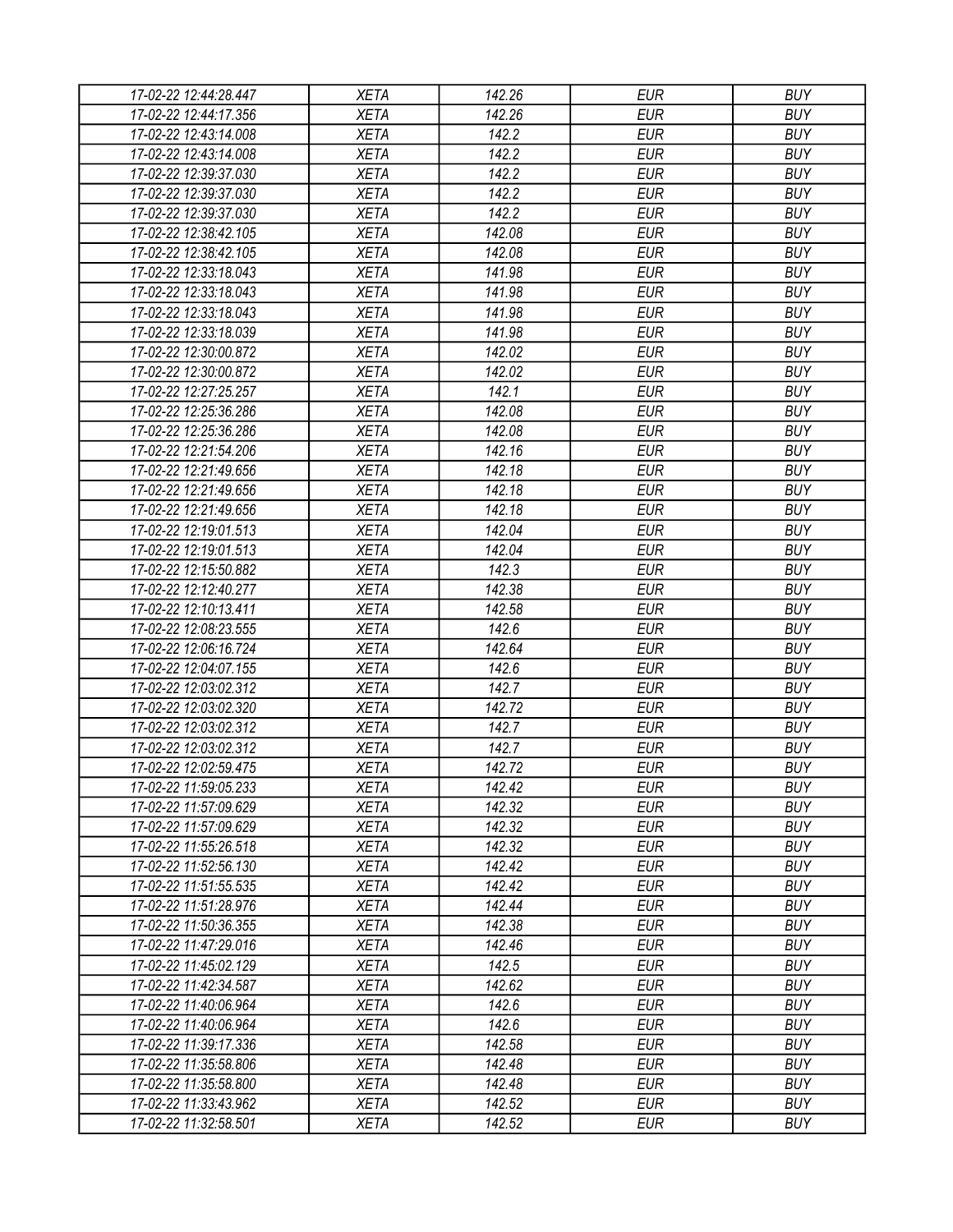| 17-02-22 11:32:58.501 | <b>XETA</b> | 142.52 | <b>EUR</b> | <b>BUY</b> |
|-----------------------|-------------|--------|------------|------------|
| 17-02-22 11:32:58.501 | <b>XETA</b> | 142.52 | <b>EUR</b> | <b>BUY</b> |
| 17-02-22 11:29:12.118 | <b>XETA</b> | 142.36 | <b>EUR</b> | <b>BUY</b> |
| 17-02-22 11:29:12.118 | <b>XETA</b> | 142.36 | <b>EUR</b> | <b>BUY</b> |
| 17-02-22 11:29:12.118 | <b>XETA</b> | 142.36 | <b>EUR</b> | <b>BUY</b> |
| 17-02-22 11:26:40.879 | <b>XETA</b> | 142.34 | <b>EUR</b> | <b>BUY</b> |
| 17-02-22 11:25:42.134 | <b>XETA</b> | 142.28 | <b>EUR</b> | <b>BUY</b> |
| 17-02-22 11:22:00.125 | <b>XETA</b> | 142.36 | <b>EUR</b> | <b>BUY</b> |
| 17-02-22 11:20:33.124 | <b>XETA</b> | 142.34 | <b>EUR</b> | <b>BUY</b> |
| 17-02-22 11:18:11.366 | <b>XETA</b> | 142.3  | <b>EUR</b> | <b>BUY</b> |
| 17-02-22 11:18:11.366 | <b>XETA</b> | 142.3  | <b>EUR</b> | <b>BUY</b> |
| 17-02-22 11:16:42.623 | <b>XETA</b> | 142.2  | <b>EUR</b> | <b>BUY</b> |
| 17-02-22 11:16:42.621 | <b>XETA</b> | 142.2  | <b>EUR</b> | <b>BUY</b> |
| 17-02-22 11:16:42.348 | <b>XETA</b> | 142.2  | <b>EUR</b> | <b>BUY</b> |
| 17-02-22 11:15:40.962 | <b>XETA</b> | 142.24 | <b>EUR</b> | <b>BUY</b> |
| 17-02-22 11:12:29.146 | <b>XETA</b> | 142.02 | <b>EUR</b> | <b>BUY</b> |
| 17-02-22 11:10:27.633 | <b>XETA</b> | 142.2  | <b>EUR</b> | <b>BUY</b> |
| 17-02-22 11:08:38.877 | <b>XETA</b> | 142.28 | <b>EUR</b> | <b>BUY</b> |
| 17-02-22 11:06:25.088 | <b>XETA</b> | 142.32 | <b>EUR</b> | <b>BUY</b> |
| 17-02-22 11:06:25.088 | <b>XETA</b> | 142.32 | <b>EUR</b> | <b>BUY</b> |
| 17-02-22 11:06:22.687 | <b>XETA</b> | 142.32 | <b>EUR</b> | <b>BUY</b> |
| 17-02-22 11:04:47.247 | <b>XETA</b> | 142.36 | <b>EUR</b> | <b>BUY</b> |
| 17-02-22 11:04:47.247 | <b>XETA</b> | 142.36 | <b>EUR</b> | <b>BUY</b> |
| 17-02-22 11:03:42.366 | <b>XETA</b> | 142.32 | <b>EUR</b> | <b>BUY</b> |
| 17-02-22 11:03:42.366 | <b>XETA</b> | 142.32 | <b>EUR</b> | <b>BUY</b> |
| 17-02-22 11:01:28.836 | <b>XETA</b> | 142.8  | <b>EUR</b> | <b>BUY</b> |
| 17-02-22 11:01:28.836 | <b>XETA</b> | 142.8  | <b>EUR</b> | <b>BUY</b> |
| 17-02-22 10:59:30.438 | <b>XETA</b> | 142.92 | <b>EUR</b> | <b>BUY</b> |
| 17-02-22 10:58:38.367 | <b>XETA</b> | 142.86 | <b>EUR</b> | <b>BUY</b> |
| 17-02-22 10:57:11.163 | <b>XETA</b> | 142.76 | <b>EUR</b> | <b>BUY</b> |
| 17-02-22 10:56:43.059 | <b>XETA</b> | 142.82 | <b>EUR</b> | <b>BUY</b> |
| 17-02-22 10:55:07.395 | <b>XETA</b> | 142.86 | <b>EUR</b> | <b>BUY</b> |
| 17-02-22 10:55:07.395 | <b>XETA</b> | 142.86 | <b>EUR</b> | <b>BUY</b> |
| 17-02-22 10:54:27.169 | <b>XETA</b> | 142.82 | <b>EUR</b> | <b>BUY</b> |
| 17-02-22 10:52:19.198 | <b>XETA</b> | 142.76 | <b>EUR</b> | <b>BUY</b> |
| 17-02-22 10:50:33.008 | <b>XETA</b> | 142.72 | <b>EUR</b> | <b>BUY</b> |
| 17-02-22 10:50:32.987 | <b>XETA</b> | 142.74 | <b>EUR</b> | <b>BUY</b> |
| 17-02-22 10:50:32.987 | <b>XETA</b> | 142.74 | <b>EUR</b> | <b>BUY</b> |
| 17-02-22 10:47:27.705 | <b>XETA</b> | 142.48 | <b>EUR</b> | <b>BUY</b> |
| 17-02-22 10:47:27.705 | <b>XETA</b> | 142.48 | <b>EUR</b> | <b>BUY</b> |
| 17-02-22 10:43:58.698 | <b>XETA</b> | 142.34 | <b>EUR</b> | <b>BUY</b> |
| 17-02-22 10:43:58.691 | <b>XETA</b> | 142.34 | <b>EUR</b> | <b>BUY</b> |
| 17-02-22 10:42:39.804 | <b>XETA</b> | 142.3  | <b>EUR</b> | <b>BUY</b> |
| 17-02-22 10:39:17.190 | <b>XETA</b> | 142.14 | <b>EUR</b> | <b>BUY</b> |
| 17-02-22 10:38:00.210 | <b>XETA</b> | 142.18 | <b>EUR</b> | <b>BUY</b> |
| 17-02-22 10:35:29.059 | <b>XETA</b> | 141.98 | <b>EUR</b> | <b>BUY</b> |
| 17-02-22 10:35:29.059 | <b>XETA</b> | 141.98 | <b>EUR</b> | <b>BUY</b> |
| 17-02-22 10:34:24.890 | <b>XETA</b> | 141.94 | <b>EUR</b> | <b>BUY</b> |
| 17-02-22 10:33:31.458 | <b>XETA</b> | 142    | <b>EUR</b> | <b>BUY</b> |
| 17-02-22 10:31:03.224 | <b>XETA</b> | 141.9  | <b>EUR</b> | <b>BUY</b> |
| 17-02-22 10:31:03.224 | <b>XETA</b> | 141.9  | <b>EUR</b> | <b>BUY</b> |
| 17-02-22 10:28:17.686 | <b>XETA</b> | 141.86 | <b>EUR</b> | <b>BUY</b> |
| 17-02-22 10:26:16.400 | <b>XETA</b> | 141.72 | <b>EUR</b> | <b>BUY</b> |
|                       |             |        |            |            |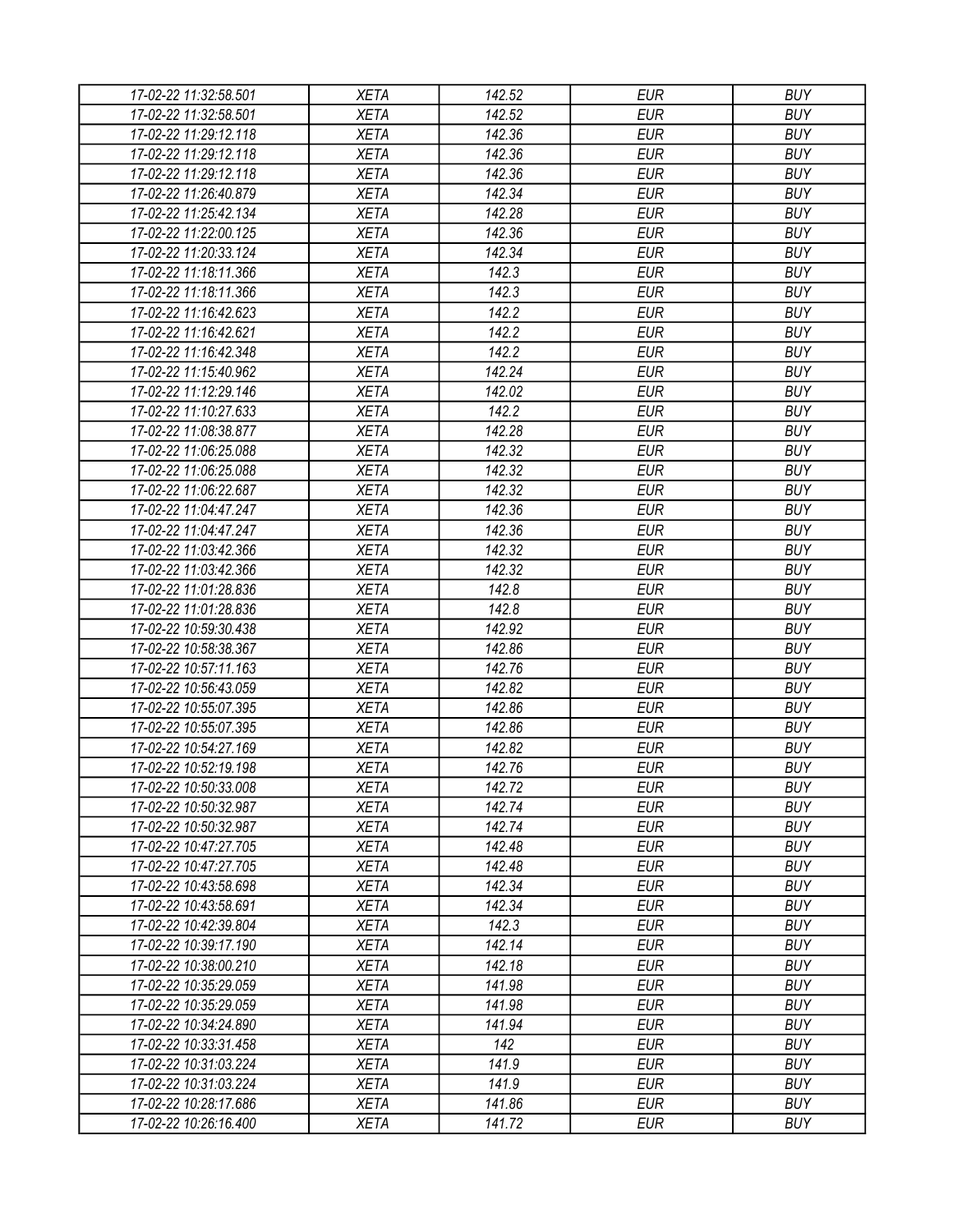| 17-02-22 10:24:57.816 | <b>XETA</b> | 141.7  | <b>EUR</b> | <b>BUY</b> |
|-----------------------|-------------|--------|------------|------------|
| 17-02-22 10:24:57.816 | <b>XETA</b> | 141.7  | <b>EUR</b> | <b>BUY</b> |
| 17-02-22 10:22:17.946 | <b>XETA</b> | 141.78 | <b>EUR</b> | <b>BUY</b> |
| 17-02-22 10:21:10.797 | <b>XETA</b> | 141.88 | <b>EUR</b> | <b>BUY</b> |
| 17-02-22 10:21:10.797 | <b>XETA</b> | 141.88 | <b>EUR</b> | <b>BUY</b> |
| 17-02-22 10:21:10.797 | <b>XETA</b> | 141.88 | <b>EUR</b> | <b>BUY</b> |
| 17-02-22 10:18:45.906 | <b>XETA</b> | 141.92 | <b>EUR</b> | <b>BUY</b> |
| 17-02-22 10:17:08.767 | <b>XETA</b> | 142    | <b>EUR</b> | <b>BUY</b> |
| 17-02-22 10:16:16.845 | <b>XETA</b> | 141.96 | <b>EUR</b> | <b>BUY</b> |
| 17-02-22 10:15:08.805 | <b>XETA</b> | 142.02 | <b>EUR</b> | <b>BUY</b> |
| 17-02-22 10:15:06.030 | <b>XETA</b> | 142.02 | <b>EUR</b> | <b>BUY</b> |
| 17-02-22 10:12:33.506 | <b>XETA</b> | 141.96 | <b>EUR</b> | <b>BUY</b> |
| 17-02-22 10:11:22.813 | <b>XETA</b> | 141.94 | <b>EUR</b> | <b>BUY</b> |
| 17-02-22 10:08:59.077 | <b>XETA</b> | 141.9  | <b>EUR</b> | <b>BUY</b> |
| 17-02-22 10:08:59.058 | <b>XETA</b> | 141.9  | <b>EUR</b> | <b>BUY</b> |
| 17-02-22 10:06:30.480 | <b>XETA</b> | 142.02 | <b>EUR</b> | <b>BUY</b> |
| 17-02-22 10:04:43.121 | <b>XETA</b> | 142.02 | <b>EUR</b> | <b>BUY</b> |
| 17-02-22 10:04:43.121 | <b>XETA</b> | 142.02 | <b>EUR</b> | <b>BUY</b> |
| 17-02-22 10:03:23.428 | <b>XETA</b> | 141.84 | <b>EUR</b> | <b>BUY</b> |
| 17-02-22 10:00:11.305 | <b>XETA</b> | 141.68 | <b>EUR</b> | <b>BUY</b> |
| 17-02-22 09:58:57.381 | <b>XETA</b> | 141.8  | <b>EUR</b> | <b>BUY</b> |
| 17-02-22 09:58:57.370 | <b>XETA</b> | 141.82 | <b>EUR</b> | <b>BUY</b> |
| 17-02-22 09:57:08.022 | <b>XETA</b> | 141.86 | <b>EUR</b> | <b>BUY</b> |
|                       |             |        |            |            |
| 17-02-22 09:54:13.127 | <b>XETA</b> | 141.68 | <b>EUR</b> | <b>BUY</b> |
| 17-02-22 09:54:13.127 | <b>XETA</b> | 141.68 | <b>EUR</b> | <b>BUY</b> |
| 17-02-22 09:53:24.211 | <b>XETA</b> | 141.68 | <b>EUR</b> | <b>BUY</b> |
| 17-02-22 09:53:24.211 | <b>XETA</b> | 141.68 | <b>EUR</b> | <b>BUY</b> |
| 17-02-22 09:53:24.211 | <b>XETA</b> | 141.68 | <b>EUR</b> | <b>BUY</b> |
| 17-02-22 09:53:24.211 | <b>XETA</b> | 141.68 | <b>EUR</b> | <b>BUY</b> |
| 17-02-22 09:53:24.210 | <b>XETA</b> | 141.68 | <b>EUR</b> | <b>BUY</b> |
| 17-02-22 09:50:17.849 | <b>XETA</b> | 141.5  | <b>EUR</b> | <b>BUY</b> |
| 17-02-22 09:48:19.085 | <b>XETA</b> | 141.7  | <b>EUR</b> | <b>BUY</b> |
| 17-02-22 09:47:00.434 | <b>XETA</b> | 141.8  | <b>EUR</b> | <b>BUY</b> |
| 17-02-22 09:44:35.322 | <b>XETA</b> | 141.84 | <b>EUR</b> | <b>BUY</b> |
| 17-02-22 09:44:35.322 | <b>XETA</b> | 141.84 | <b>EUR</b> | <b>BUY</b> |
| 17-02-22 09:42:16.657 | <b>XETA</b> | 142.12 | <b>EUR</b> | <b>BUY</b> |
| 17-02-22 09:42:16.657 | <b>XETA</b> | 142.12 | <b>EUR</b> | <b>BUY</b> |
| 17-02-22 09:42:16.657 | <b>XETA</b> | 142.12 | <b>EUR</b> | <b>BUY</b> |
| 17-02-22 09:41:51.481 | <b>XETA</b> | 142.16 | <b>EUR</b> | <b>BUY</b> |
| 17-02-22 09:41:51.481 | <b>XETA</b> | 142.16 | <b>EUR</b> | <b>BUY</b> |
| 17-02-22 09:40:10.754 | <b>XETA</b> | 142.18 | <b>EUR</b> | <b>BUY</b> |
| 17-02-22 09:38:43.753 | <b>XETA</b> | 142.2  | <b>EUR</b> | <b>BUY</b> |
| 17-02-22 09:38:43.753 | <b>XETA</b> | 142.2  | <b>EUR</b> | <b>BUY</b> |
| 17-02-22 09:38:38.746 | <b>XETA</b> | 142.2  | <b>EUR</b> | <b>BUY</b> |
| 17-02-22 09:36:07.694 | <b>XETA</b> | 142.38 | <b>EUR</b> | <b>BUY</b> |
| 17-02-22 09:33:59.829 | <b>XETA</b> | 142.24 | <b>EUR</b> | <b>BUY</b> |
| 17-02-22 09:32:03.413 | <b>XETA</b> | 142.1  | <b>EUR</b> | <b>BUY</b> |
| 17-02-22 09:30:44.928 | <b>XETA</b> | 142.02 | <b>EUR</b> | <b>BUY</b> |
| 17-02-22 09:30:35.608 | <b>XETA</b> | 142.02 | <b>EUR</b> | <b>BUY</b> |
| 17-02-22 09:28:32.977 | <b>XETA</b> | 142.02 | <b>EUR</b> | <b>BUY</b> |
| 17-02-22 09:28:32.977 | <b>XETA</b> | 142.02 | <b>EUR</b> | <b>BUY</b> |
| 17-02-22 09:27:02.202 | XETA        | 142.14 | <b>EUR</b> | <b>BUY</b> |
| 17-02-22 09:25:44.424 | <b>XETA</b> | 141.98 | <b>EUR</b> | <b>BUY</b> |
|                       |             |        |            |            |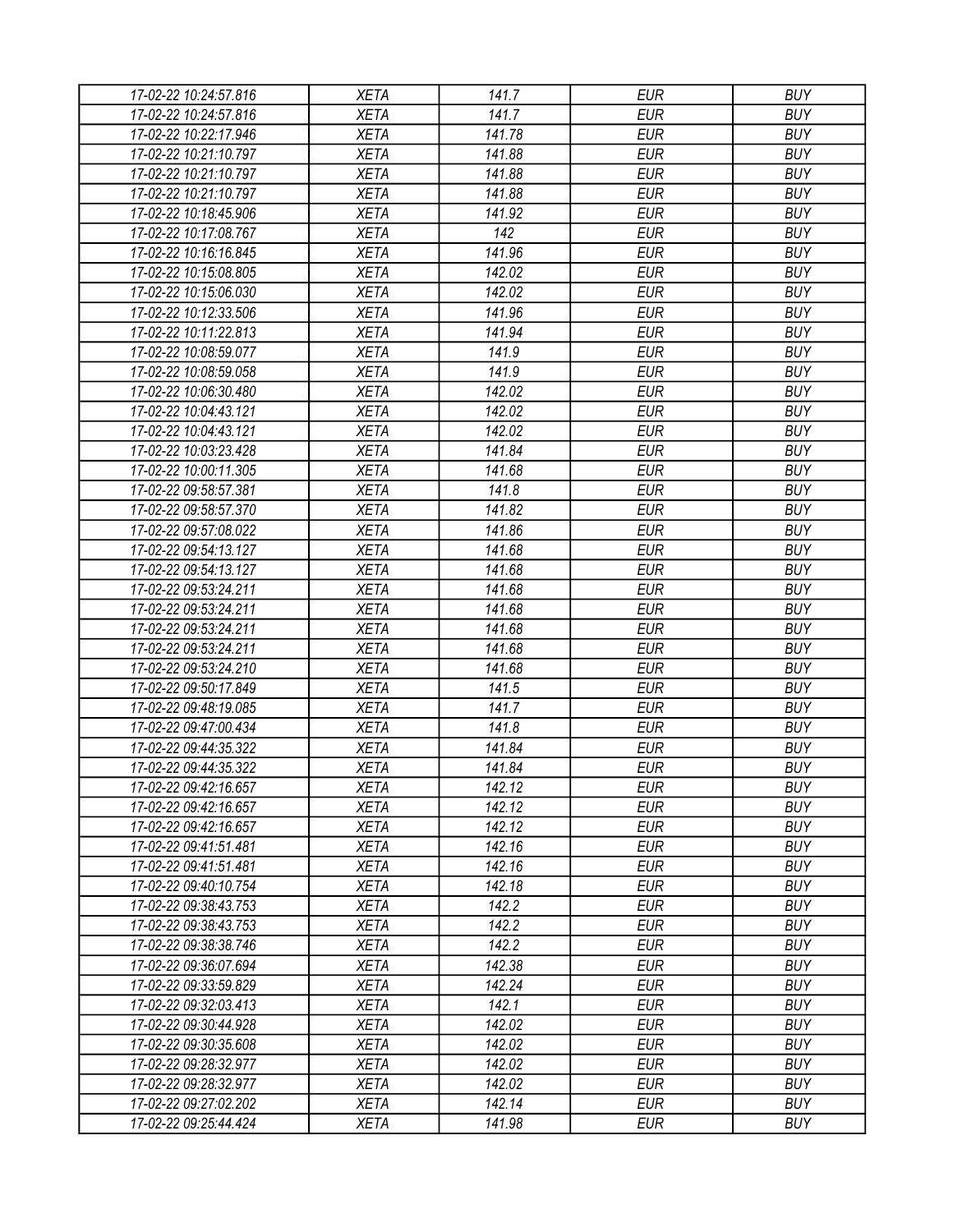| 17-02-22 09:25:44.424 | <b>XETA</b> | 141.98 | <b>EUR</b> | <b>BUY</b> |
|-----------------------|-------------|--------|------------|------------|
| 17-02-22 09:25:00.060 | <b>XETA</b> | 141.98 | <b>EUR</b> | <b>BUY</b> |
| 17-02-22 09:23:27.812 | <b>XETA</b> | 141.88 | <b>EUR</b> | <b>BUY</b> |
| 17-02-22 09:23:27.753 | <b>XETA</b> | 141.88 | <b>EUR</b> | <b>BUY</b> |
| 17-02-22 09:21:33.551 | <b>XETA</b> | 141.94 | <b>EUR</b> | <b>BUY</b> |
| 17-02-22 09:21:33.552 | <b>XETA</b> | 141.94 | <b>EUR</b> | <b>BUY</b> |
| 17-02-22 09:19:32.851 | <b>XETA</b> | 142    | <b>EUR</b> | <b>BUY</b> |
| 17-02-22 09:18:13.861 | <b>XETA</b> | 141.94 | <b>EUR</b> | <b>BUY</b> |
| 17-02-22 09:16:45.475 | <b>XETA</b> | 141.86 | <b>EUR</b> | <b>BUY</b> |
| 17-02-22 09:14:19.834 | <b>XETA</b> | 141.8  | <b>EUR</b> | <b>BUY</b> |
| 17-02-22 09:14:19.834 | <b>XETA</b> | 141.8  | <b>EUR</b> | <b>BUY</b> |
| 17-02-22 09:13:11.538 | <b>XETA</b> | 141.9  | <b>EUR</b> | <b>BUY</b> |
| 17-02-22 09:12:03.208 | <b>XETA</b> | 141.88 | <b>EUR</b> | <b>BUY</b> |
| 17-02-22 09:11:09.777 | <b>XETA</b> | 141.94 | <b>EUR</b> | <b>BUY</b> |
| 17-02-22 09:11:09.777 | <b>XETA</b> | 141.94 | <b>EUR</b> | <b>BUY</b> |
| 17-02-22 09:11:09.777 | <b>XETA</b> | 141.94 | <b>EUR</b> | <b>BUY</b> |
| 17-02-22 09:09:15.148 | <b>XETA</b> | 141.92 | <b>EUR</b> | <b>BUY</b> |
| 17-02-22 09:07:35.439 | <b>XETA</b> | 141.98 | <b>EUR</b> | <b>BUY</b> |
| 17-02-22 09:07:35.439 | <b>XETA</b> | 141.98 | <b>EUR</b> | <b>BUY</b> |
|                       |             |        |            |            |
| 17-02-22 09:06:31.528 | <b>XETA</b> | 141.98 | <b>EUR</b> | <b>BUY</b> |
| 17-02-22 09:06:31.528 | <b>XETA</b> | 141.98 | <b>EUR</b> | <b>BUY</b> |
| 17-02-22 09:04:03.256 | <b>XETA</b> | 142.02 | <b>EUR</b> | <b>BUY</b> |
| 17-02-22 09:04:03.256 | <b>XETA</b> | 142.02 | <b>EUR</b> | <b>BUY</b> |
| 17-02-22 09:04:03.256 | <b>XETA</b> | 142.02 | <b>EUR</b> | <b>BUY</b> |
| 17-02-22 09:02:33.828 | <b>XETA</b> | 142.14 | <b>EUR</b> | <b>BUY</b> |
| 17-02-22 09:01:36.506 | <b>XETA</b> | 142.12 | <b>EUR</b> | <b>BUY</b> |
| 17-02-22 09:01:36.480 | <b>XETA</b> | 142.12 | <b>EUR</b> | <b>BUY</b> |
| 17-02-22 09:00:11.999 | <b>XETA</b> | 142.22 | <b>EUR</b> | <b>BUY</b> |
| 17-02-22 08:59:21.589 | <b>XETA</b> | 142.14 | <b>EUR</b> | <b>BUY</b> |
| 17-02-22 08:59:21.589 | <b>XETA</b> | 142.14 | <b>EUR</b> | <b>BUY</b> |
| 17-02-22 08:57:40.735 | <b>XETA</b> | 142.1  | <b>EUR</b> | <b>BUY</b> |
| 17-02-22 08:55:27.639 | <b>XETA</b> | 142.1  | <b>EUR</b> | <b>BUY</b> |
| 17-02-22 08:54:19.547 | <b>XETA</b> | 142.08 | <b>EUR</b> | <b>BUY</b> |
| 17-02-22 08:52:00.304 | <b>XETA</b> | 141.96 | <b>EUR</b> | <b>BUY</b> |
| 17-02-22 08:51:56.720 | <b>XETA</b> | 141.96 | <b>EUR</b> | <b>BUY</b> |
| 17-02-22 08:51:42.354 | <b>XETA</b> | 141.96 | <b>EUR</b> | <b>BUY</b> |
| 17-02-22 08:50:08.495 | <b>XETA</b> | 141.94 | <b>EUR</b> | <b>BUY</b> |
| 17-02-22 08:49:11.463 | <b>XETA</b> | 141.92 | <b>EUR</b> | <b>BUY</b> |
| 17-02-22 08:46:49.429 | <b>XETA</b> | 141.86 | <b>EUR</b> | <b>BUY</b> |
| 17-02-22 08:46:01.880 | <b>XETA</b> | 142.04 | <b>EUR</b> | <b>BUY</b> |
| 17-02-22 08:45:28.955 | <b>XETA</b> | 142.16 | <b>EUR</b> | <b>BUY</b> |
| 17-02-22 08:45:28.955 | <b>XETA</b> | 142.16 | <b>EUR</b> | <b>BUY</b> |
| 17-02-22 08:44:54.358 | <b>XETA</b> | 142.16 | <b>EUR</b> | <b>BUY</b> |
| 17-02-22 08:44:03.190 | <b>XETA</b> | 142.16 | <b>EUR</b> | <b>BUY</b> |
| 17-02-22 08:42:04.639 | <b>XETA</b> | 142    | <b>EUR</b> | <b>BUY</b> |
| 17-02-22 08:42:04.639 | <b>XETA</b> | 142    | <b>EUR</b> | <b>BUY</b> |
| 17-02-22 08:42:04.639 | <b>XETA</b> | 142    | <b>EUR</b> | <b>BUY</b> |
| 17-02-22 08:40:54.951 | <b>XETA</b> | 142.08 | <b>EUR</b> | <b>BUY</b> |
| 17-02-22 08:39:10.711 | <b>XETA</b> | 142.2  | <b>EUR</b> | <b>BUY</b> |
| 17-02-22 08:39:10.711 | <b>XETA</b> | 142.2  | <b>EUR</b> | <b>BUY</b> |
| 17-02-22 08:37:35.431 | <b>XETA</b> | 142.18 | <b>EUR</b> | <b>BUY</b> |
| 17-02-22 08:37:04.084 | XETA        | 142.24 | <b>EUR</b> | <b>BUY</b> |
| 17-02-22 08:35:55.394 | <b>XETA</b> | 142.2  | <b>EUR</b> | <b>BUY</b> |
|                       |             |        |            |            |